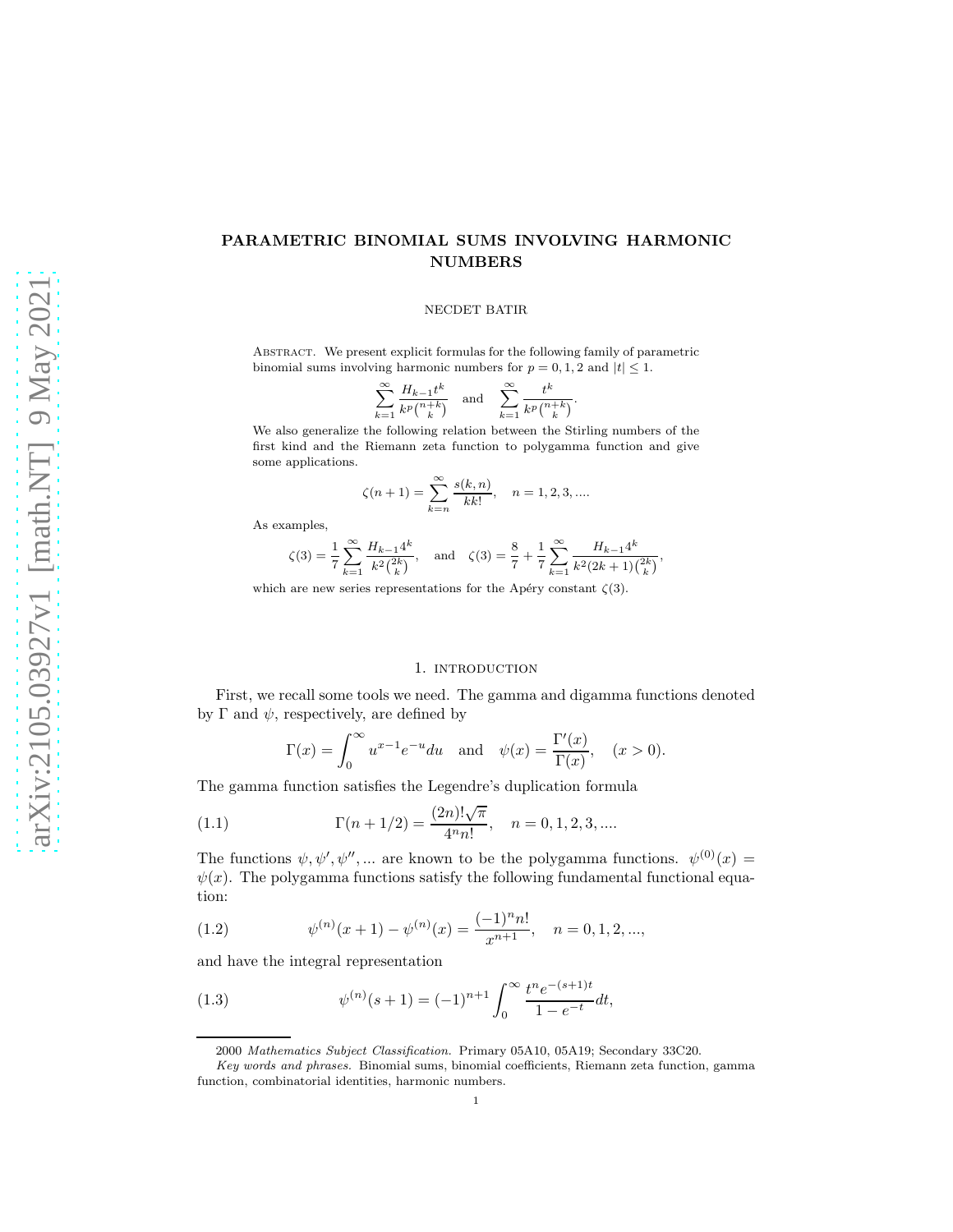see [\[19\]](#page-24-0). The polygamma functions satisfy (1.4)

<span id="page-1-2"></span> $\psi^{(n)}(1) = (-1)^{n-1} n! \zeta(n+1)$  and  $\psi^{(n)}(1/2) = (-1)^{n+1} n! (2^{n+1} - 1) \zeta(n+1),$ where  $\zeta(s) = \sum_{k=1}^{\infty} \frac{1}{k^s}$  ( $\Re(s) > 1$ ) is the Riemann zeta function. The beta function  $B(s,t)$  is defined by

<span id="page-1-0"></span>
$$
B(s,t) = \int_{0}^{1} u^{s-1} (1-u)^{t-1} du \quad (\Re(s) > 0, \Re(t) > 0).
$$

The gamma and beta functions are related by

(1.5) 
$$
B(s,t) = \frac{\Gamma(s)\Gamma(t)}{\Gamma(s+t)};
$$

see [\[12,](#page-24-1) p.251]. A generalized binomial coefficient  $\binom{s}{t}$   $(s, t \in \mathbb{C})$  is defined, in terms of the classical gamma function, by

<span id="page-1-1"></span>(1.6) 
$$
\binom{s}{t} = \frac{\Gamma(s+1)}{\Gamma(t+1)\Gamma(s-t+1)}, \quad (s, t \in \mathbb{C}).
$$

For  $s \in \mathbb{C}$ , a generalized harmonic number  $H_n^{(s)}$  of order s is defined by

(1.7) 
$$
H_n^{(s)} = \sum_{k=1}^n \frac{1}{k^s}, \text{ and } H_n^{(1)} = H_n;
$$

see [\[31\]](#page-24-2). Here and throughout, an empty sum is understood to be nil and so  $H_0(s) = 0$ . We also use the principal branch of logarithmic function  $\log z$  for  $z \in \mathbb{C}$ . Recall the relation between harmonic numbers and the digamma function: When  $n \in \mathbb{N}$ ,  $\gamma + \psi(n+1) = H_n$ . The generalized harmonic numbers and the polygamma functions are related with

(1.8) 
$$
H_n^{(m)} = \zeta(m+1) + \frac{(-1)^m}{m!} \psi^{(m)}(n+1), \quad n \in \mathbb{N};
$$

see [\[28\]](#page-24-3). Here and throughout, an empty sum is understood to be nil and so  $H_0(s) = 0$ . The Stirling numbers of the first kind are defined by the generating function of the falling factorial  $(x)_n = x(x-1)(x-2)...(x-(n-1))$   $(n \ge 0)$ , that is,

$$
\sum_{k=0}^{\infty} s(n,k)x^k = (x)_n.
$$

Some special values include

$$
s(n,0) = \delta_{n0}, \quad s(n,1) = (-1)^{n-1}(n-1)!, \quad s(n,2) = (-1)^{n}(n-1)!H_{n-1},
$$

$$
s(n,3) = \frac{1}{2}(-1)^{n-1}(n-1)!\left(H_{n-1}^{2} - H_{n-1}^{(2)}\right),
$$

$$
(1.9) \quad s(n,4) = \frac{1}{6}(-1)^{n}(n-1)!\left(H_{n-1}^{3} - 3H_{n-1}H_{n-1}^{(2)} + 2H_{n-1}^{(3)}\right).
$$

Here  $\delta_{ij}$  is the Kronecker delta. For basic properties, closed form evaluations, and generalizations for many other special numbers and polynomials, such as, Stirling numbers of the second kind, Bernoulli and Euler polynomials, Eulerian and Catalan numbers, Daehee numbers we refer the interested readers to Comtet  $[9]$ , Dağlı  $[10]$ , Gun and Şimşek [\[14\]](#page-24-6), and Kim and Kim [\[18\]](#page-24-7), and the papers cited there.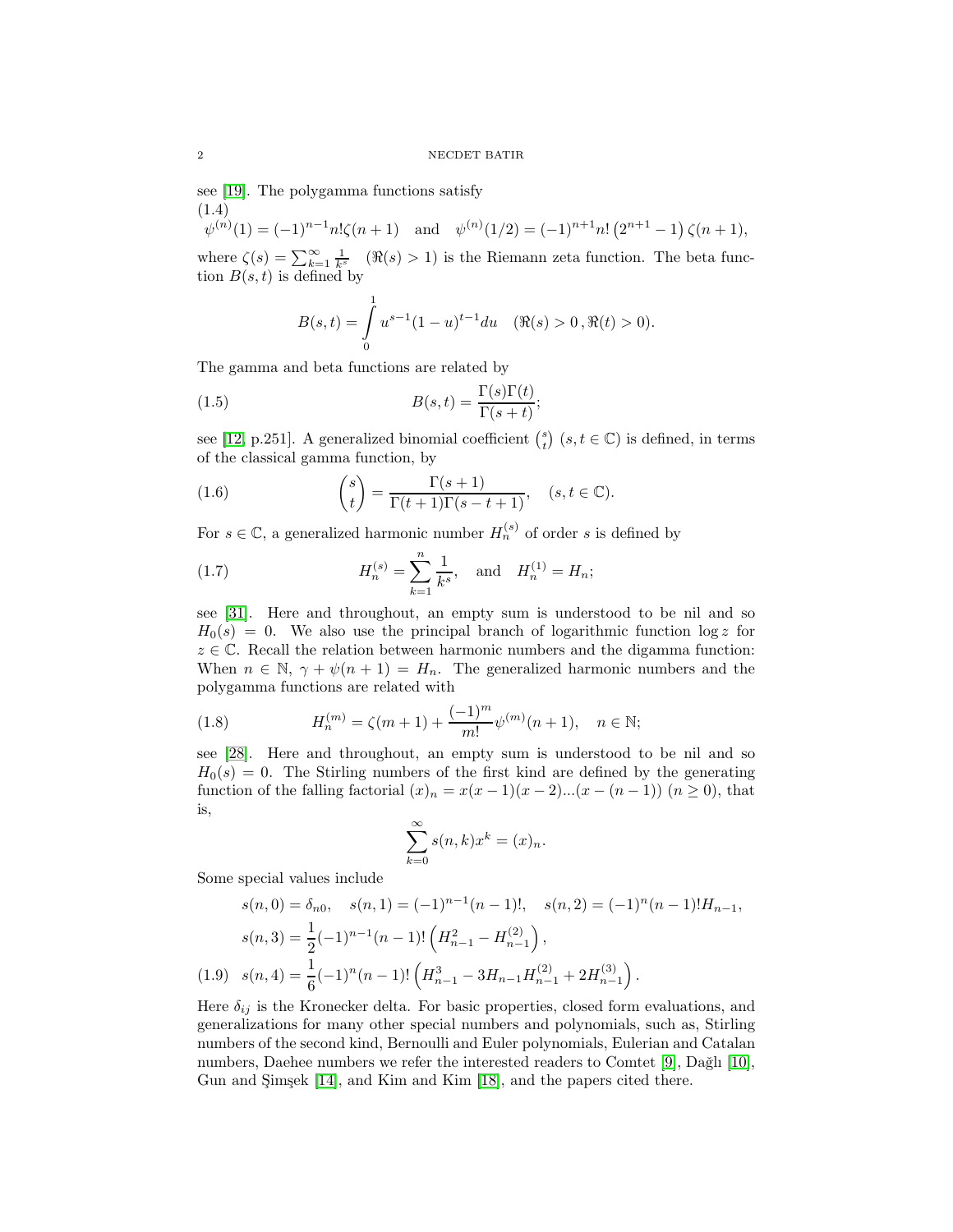The polylogarithmic function  $Li_n(x)$  is defined by

$$
Li_n(x) = \sum_{k=1}^{\infty} \frac{x^k}{k^n},
$$

where here requires  $-1 \leq x < 1$  if  $n = 1$  and  $|x| \leq 1$  if  $n > 1$ . In particular, the dilogarithm function  $Li_2$  satisfies the functional equation

<span id="page-2-0"></span>(1.10) 
$$
Li_2(x) + Li_2(1-x) = \zeta(2) - \log x \log(1-x);
$$

see [\[17\]](#page-24-8) for other basic properties of polylogarithm functions. It is well known that binomial coefficients play an important role in various subjects such as combinatorics, number theory, probability, and graph theory. In the literature there exist many results dealing with sums involving reciprocals of the binomial coefficients. Particularly, sums involving both reciprocals of the binomial coefficients and harmonic numbers have been receiving much attention. For example, in [\[9\]](#page-24-4) the author gives closed-form identities for the sums

$$
\sum_{k=1}^{\infty} \frac{(-1)^{k+1} H_k}{k^p \binom{n+k}{k}^2}, \quad p = 0, 1.
$$

In [\[23\]](#page-24-9) the author gives explicit formulas for the following sums:

$$
\sum_{k=1}^{\infty} \frac{(-1)^{k+1} H_k^2}{k^p \binom{n+k}{k}^2}, \quad p = 0, 1.
$$

In [\[24\]](#page-24-10) the author gives explicit identities for the following sum for  $t = 1$  and  $1/2$ :

$$
\sum_{k=1}^{\infty} \frac{t^k H_k}{\binom{n+k}{k}}.
$$

Cloitre as reported in [\[32\]](#page-25-0) gives the formula

$$
\sum_{k=1}^{\infty} \frac{H_k}{\binom{n+k}{k}} = \frac{n}{(n-1)^2}.
$$

In [\[21\]](#page-24-11) the author gives some complicated formulas involving generalized harmonic numbers and binomial coefficients for

$$
\sum_{k=1}^{\infty} \frac{(-1)^{k+1} H_k}{k^p \binom{n+k}{k}}, \quad p = 0, 1, 2.
$$

In [\[33\]](#page-25-1) the authors give elegant identities for the following sums:

$$
\sum_{k=1}^{\infty} \frac{(-1)^k}{\binom{n+k}{k}} \quad \text{and} \quad \sum_{k=1}^{\infty} \frac{1}{2^k \binom{n+k}{k}}
$$

For many other infinite series involving the harmonic numbers and binomial coefficients please refer to  $[3]$ ,  $[4]$ ,  $[22]$ - $[28]$ ,  $[30]$ - $[32]$ ,  $[33]$ - $[35]$  and the references cited there. Motivated by these results mentioned above in this paper we consider the following family of sums:

$$
\sum_{k=1}^{\infty}\frac{t^k}{k^p\binom{n+k}{k}}\quad\text{and}\quad\sum_{k=1}^{\infty}\frac{H_{k-1}t^k}{k^p\binom{n+k}{k}},\quad p=0,1,2,
$$

for  $|t| < 1$ . While there are many results for sums of the types given above there are almost no results for the power series like these. It is a well-known fact that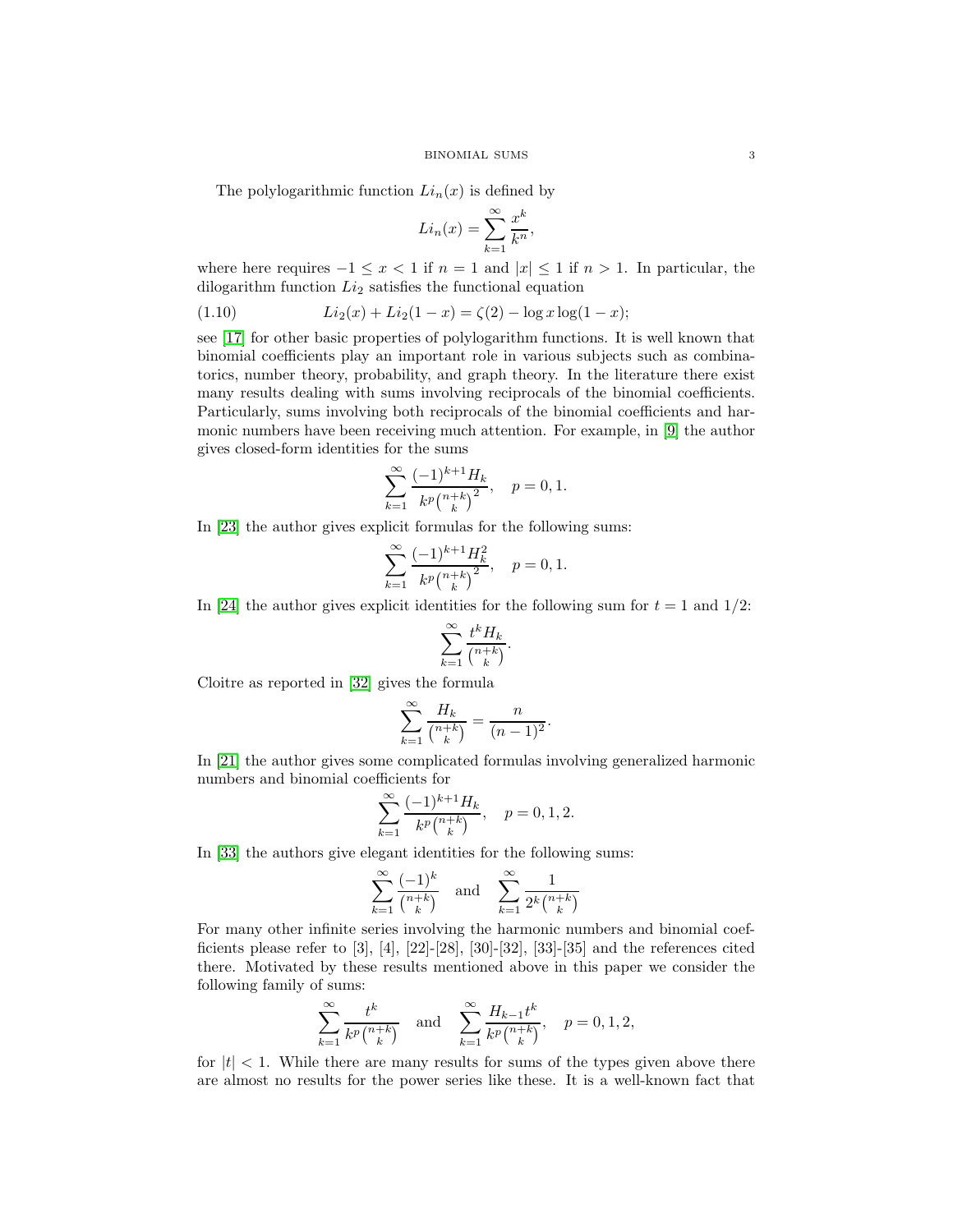### 4 NECDET BATIR

evaluating the sum of this kind of series explicitly is not easy, and usually it is done by using the gamma-beta functions identity or a combinatorial formula for the reciprocal of the pochhammer symbol. This formula has been used extensively by A. Sofo in his works. But we believe that using proper integrals are more useful for studying these sums and therefore we employ some logarithmic integrals and by this way we provide elegant explicit formulas for these sums.

In Jordan's book [\[16,](#page-24-12) pp. 166, 194-195] the following interesting identity, which establishes an interesting relation between  $\zeta(n)$  and  $s(n, k)$ , was recorded:

<span id="page-3-3"></span>(1.11) 
$$
\zeta(n+1) = \sum_{k=n}^{\infty} \frac{s(k,n)}{kk!}, \quad n = 1, 2, 3, ....
$$

This formula was rediscovered by some authors recently; see, [\[20\]](#page-24-13), [\[19\]](#page-24-0), [\[1,](#page-24-14) Sec. 5] and [\[7,](#page-24-15) p. 412]. Our second aim in this work is to generalize this formula to polygamma functions and give some applications.

We need the following useful lemmas. The first lemma is proved in [\[5\]](#page-24-16).

**Lemma 1.1.** Let  $(a_k)_{k\geq 1}$  and  $(b_k)_{k\geq 1}$  be any two sequences of real or complex numbers. Then we have

(1.12) 
$$
\sum_{k=1}^{n} a_k \sum_{j=1}^{k} b_j = \sum_{p=0}^{n-1} \sum_{k=1}^{n-p} b_k a_{p+k}.
$$

<span id="page-3-0"></span>If we let  $n \to \infty$  here, we get

(1.13) 
$$
\sum_{k=1}^{\infty} a_k \sum_{j=1}^{k} b_j = \sum_{p=0}^{\infty} \sum_{k=1}^{\infty} b_k a_{p+k},
$$

provided that all involved series are convergent.

**Lemma 1.2.** For  $n \in \mathbb{N}$  we have

<span id="page-3-2"></span>
$$
\sum_{k=1}^{n} \frac{(-a)^k}{k} \sum_{j=1}^{k} \frac{(-1/a)^j}{j} = H_n^{(2)} + \sum_{k=1}^{n} \frac{(H_k + H_{n-k} - H_n)(-a)^k}{k}.
$$

*Proof.* The proof follows from [\(1.12\)](#page-3-0) with  $a_k = (-a)^k / k$  and  $b_j = (-1/a)^j / j$ .  $\Box$ 

The following lemma is due to Hassani and Rahimpour [13].

**Lemma 1.3.** Let  $(a_{ij})$  be any double sequence. Then we have

$$
\sum_{j,k=1}^{n} a_{jk} = \sum_{k=1}^{n} \sum_{j=1}^{k} (a_{jk} + a_{kj}) - \sum_{k=1}^{n} a_{kk}.
$$

**Lemma 1.4.** Let  $n \in \mathbb{N}$  and  $a \in \mathbb{C}$ . Then, we have

<span id="page-3-1"></span>
$$
\sum_{k=1}^{n} \frac{(-a)^k}{k} \sum_{j=1}^{k} \frac{1}{j} \sum_{p=1}^{j} \frac{(-1/a)^p}{p}
$$
\n
$$
= \sum_{p=0}^{n-1} \left\{ \sum_{k=1}^{n-p} \left( \frac{H_{p+k} - H_k}{(p+k)k} + \frac{1}{k^2(p+k)} \right) \right\} (-a)^p.
$$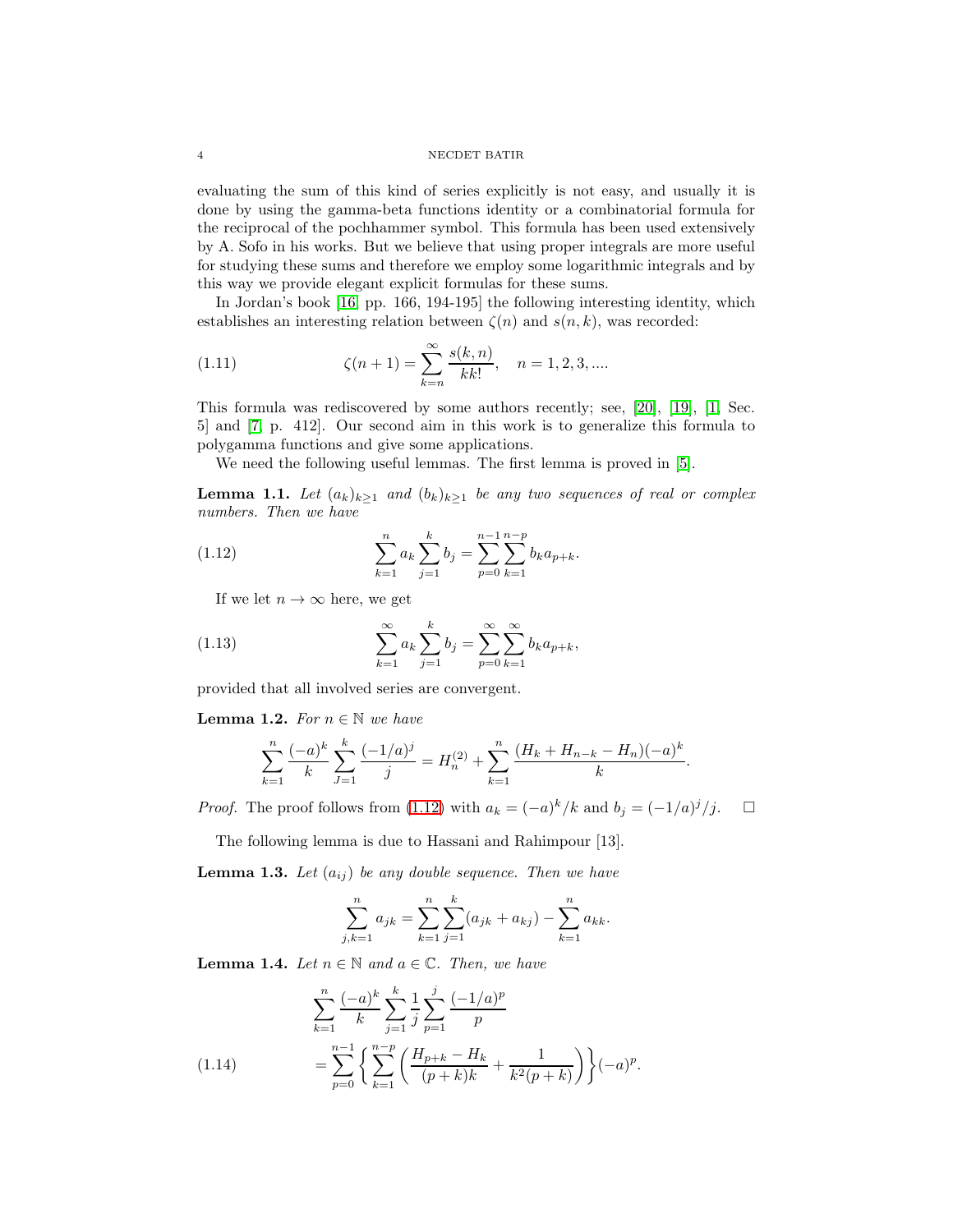*Proof.* From Lemma 1.3 with  $a_{jk} = \frac{(-1/a)^j}{jk}$  we get

$$
\sum_{j=1}^{k} \frac{1}{j} \sum_{p=1}^{j} \frac{(-1/a)^p}{p} = \sum_{j=1}^{k} \frac{H_k(-1/a)^j}{j} - \sum_{j=1}^{k} \frac{H_j(-1/a)^j}{j}
$$
\n
$$
+ \sum_{j=1}^{k} \frac{(-1/a)^j}{j^2}.
$$
\n(1.15)

<span id="page-4-0"></span>Multiplying both sides of [\(1.15\)](#page-4-0) by  $\frac{(-a)^k}{k}$  $\frac{a_1}{k}$  and then summing both sides of the resulting equation from  $k = 1$  to  $k = n$ , it follows that

$$
\sum_{k=1}^{n} \frac{(-a)^k}{k} \sum_{j=1}^{k} \frac{1}{j} \sum_{p=1}^{j} \frac{(-1/a)^p}{p} = \sum_{k=1}^{n} \frac{H_k(-a)^k}{k} \sum_{j=1}^{k} \frac{(-1/a)^j}{j}
$$
\n
$$
(1.16) \qquad -\sum_{k=1}^{n} \frac{(-a)^k}{k} \sum_{j=1}^{k} \frac{H_j(-1/a)^j}{j} + \sum_{k=1}^{n} \frac{(-a)^k}{k} \sum_{j=1}^{k} \frac{(-1/a)^j}{j^2}.
$$

<span id="page-4-4"></span>Choosing the sequences  $a_n$  and  $b_n$  in [\(1.12\)](#page-3-0) appropriately we obtain the following identities:

<span id="page-4-1"></span>
$$
(1.17) \qquad \sum_{k=1}^{n} \frac{H_k(-a)^k}{k} \sum_{j=1}^{k} \frac{(-1/a)^j}{j} = \sum_{p=0}^{n-1} \left( \sum_{k=1}^{n-p} \frac{H_{p+k}}{k(p+k)} \right) (-a)^p,
$$

<span id="page-4-2"></span>(1.18) 
$$
\sum_{k=1}^{n} \frac{(-a)^k}{k} \sum_{j=1}^{k} \frac{H_j(-1/a)^j}{j} = \sum_{p=0}^{n-1} \left(\sum_{k=1}^{n-p} \frac{H_k}{k(p+k)}\right) (-a)^p,
$$

and

<span id="page-4-3"></span>(1.19) 
$$
\sum_{k=1}^{n} \frac{(-a)^k}{k} \sum_{j=1}^{k} \frac{(-1/a)^j}{j^2} = \sum_{p=0}^{n-1} \left( \sum_{k=1}^{n-p} \frac{1}{k^2(p+k)} \right) (-a)^p,
$$

Substituting [\(1.17\)](#page-4-1), [\(1.18\)](#page-4-2) and [\(1.19\)](#page-4-3) in [\(1.16\)](#page-4-4) we get the desired conclusion.  $\square$ Remark 1.5. We want to remark that the right hand side of  $(1.14)$  is a polynomial of degree  $n-1$  in a.

**Lemma 1.6.** Let  $a \in \mathbb{R} \setminus (-2, 0)$ , and s be a positive real number. Then the following equality holds:

$$
\int_0^1 \frac{1-x^s}{1-x} \log\left(1-\frac{1-x}{1+a}\right) dx = \sum_{k=1}^\infty \frac{1}{k^2(a+1)^k {s+k \choose k}} - Li_2\left(\frac{1}{a+1}\right).
$$

Proof. Expanding the logarithmic function to its power series, we get

<span id="page-4-5"></span>
$$
(1.20) \quad \int_0^1 \frac{1-x^s}{1-x} \log\left(1-\frac{1-x}{1+a}\right) dx = -\int_0^1 (1-x^s) \sum_{k=1}^\infty \frac{(1-x)^{k-1}}{k(a+1)^k} dx
$$

(1.21) 
$$
= -\int_0^1 (1 - (1 - x)x^s) \sum_{k=1}^\infty \frac{x^{k-1}}{k(a+1)^k} dx.
$$

Let  $x \in [0, 1]$ , and  $a \in \mathbb{R} \setminus [-2, 0]$ . Then we, clearly, have

$$
\left|\frac{(1-(1-x)^s)x^{k-1}}{k(a+1)^k}\right| \le \frac{1}{k|a+1|^k},
$$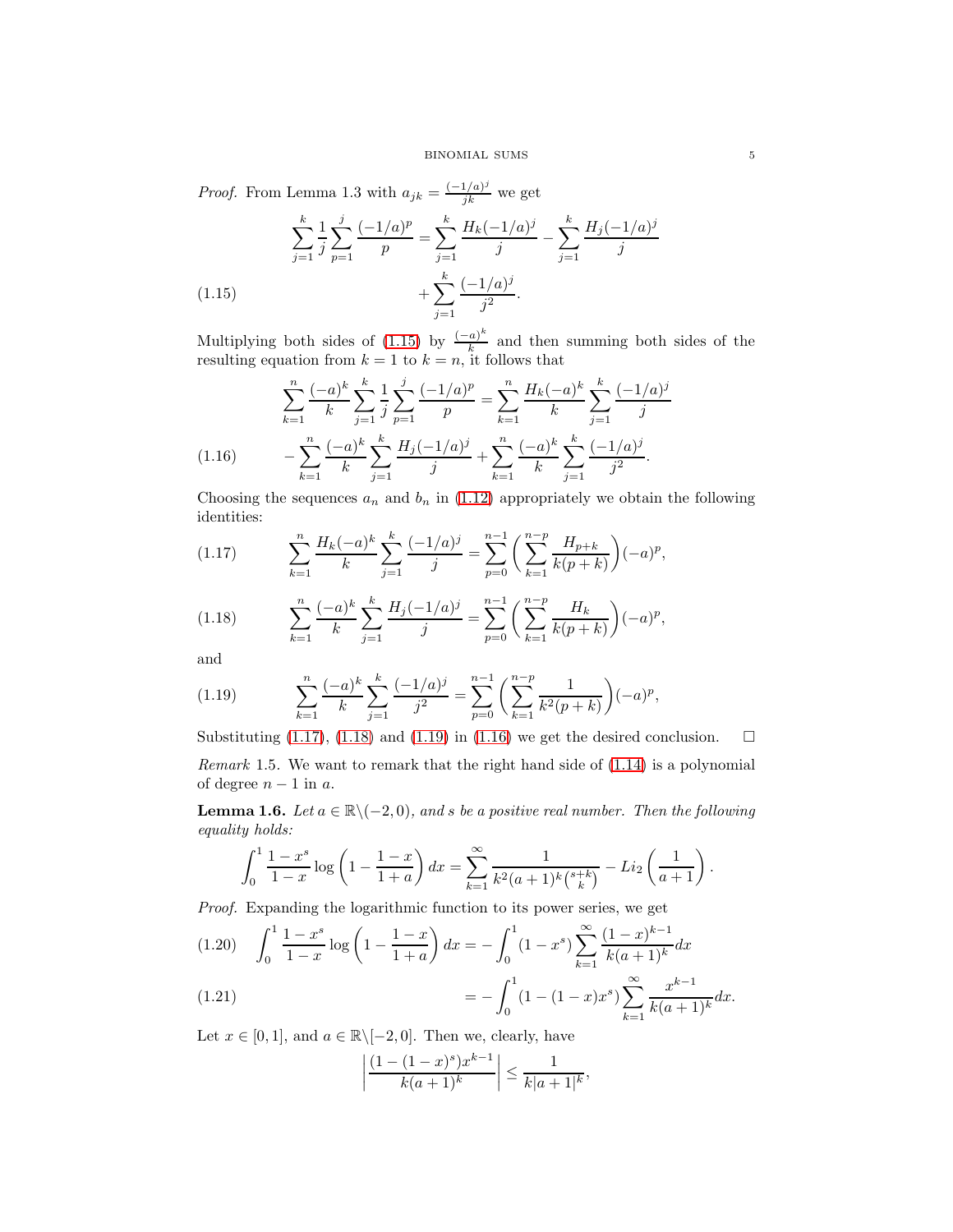and  $\sum_{k=1}^{\infty} \frac{1}{k[a+1]^k} < \infty$ , so the series  $\sum_{k=1}^{\infty} \frac{(1-(1-x)^s)x^{k-1}}{k(a+1)^k}$  is uniformly convergent on  $[0,1]$  by Weierstrass M-test. Therefore, we can reverse the order of integration and summation in [\(1.20\)](#page-4-5) (see [\[35,](#page-25-2) pp.192–193]), and

$$
\int_0^1 \frac{1-x^s}{1-x} \log\left(1 - \frac{1-x}{1+a}\right) dx
$$
  
= 
$$
-\sum_{k=1}^\infty \frac{1}{k(a+1)^k} \left[ \int_0^1 (1-x)^{k-1} dx - \int_0^1 x^s (1-x)^{k-1} dx \right].
$$

Since we have by  $(1.5)$  and  $(1.6)$ 

(1.22) 
$$
\int_0^1 (1-x)^{k-1} dx = \frac{1}{k} \text{ and } \int_0^1 x^s (1-x)^{k-1} dx = \frac{1}{k {s+k \choose k}},
$$

we find for  $a \in \mathbb{R} \setminus [-2, 0]$ 

<span id="page-5-1"></span>
$$
\int_0^1 \frac{1-x^s}{1-x} \log\left(1-\frac{1-x}{1+a}\right) dx = \sum_{k=1}^\infty \frac{1}{k^2(a+1)^k {s+k \choose k}} - Li_2\left(\frac{1}{a+1}\right).
$$

But this series is also convergent at  $a = -2$  and  $a = 0$ , so, Lemma 1.6 is valid  $a \in \mathbb{R} \setminus (-2, 0)$  by Abel's limit test. This completes the proof. for  $a \in \mathbb{R} \setminus (-2, 0)$  by Abel's limit test. This completes the proof.

**Lemma 1.7.** For  $k=0,1,2,...,$  and  $a \in \mathbb{R}$  we have

$$
\int_0^1 x^k \log(x+a) dx = \frac{\log(a+1)}{k+1} - \frac{(-a)^{k+1}}{k+1} \sum_{j=1}^{k+1} \frac{(-1/a)^j}{j}
$$

$$
- \frac{(-a)^{k+1}}{k+1} \log(1+1/a).
$$

Proof. Integrating by parts yields

(1.23) 
$$
\int_0^1 x^k \log(x+a) dx = \frac{\log(a+1)}{k+1} - \frac{1}{k+1} \int_0^1 \frac{x^{k+1}}{x+a} dx.
$$

On the other hand, we have

<span id="page-5-0"></span>
$$
\int_0^1 \frac{x^{k+1}}{x+a} dx = (-1)^k a^k \int_0^1 \frac{1 - (-x/a)^{k+1} - 1}{1 - (-x/a)} dx
$$
  
=  $(-a)^k \int_0^1 \frac{1 - (-x/a)^{k+1}}{1 - (-x/a)} dx + (-a)^{k+1} \int_0^1 \frac{dx}{x+a}$   
=  $(-a)^k \int_0^1 \sum_{j=0}^k (-x/a)^j dx + (-a)^{k+1} \log \left(1 + \frac{1}{a}\right).$ 

Inverting the order of summation and integration, we obtain, after a short computation,

$$
\int_0^1 \frac{x^{k+1}}{x+a} dx = (-a)^{k+1} \sum_{j=1}^{k+1} \frac{(-a)^j}{j} + (-a)^{k+1} \log\left(1 + \frac{1}{a}\right).
$$

Substituting this into [\(1.23\)](#page-5-0), we complete the proof.  $\Box$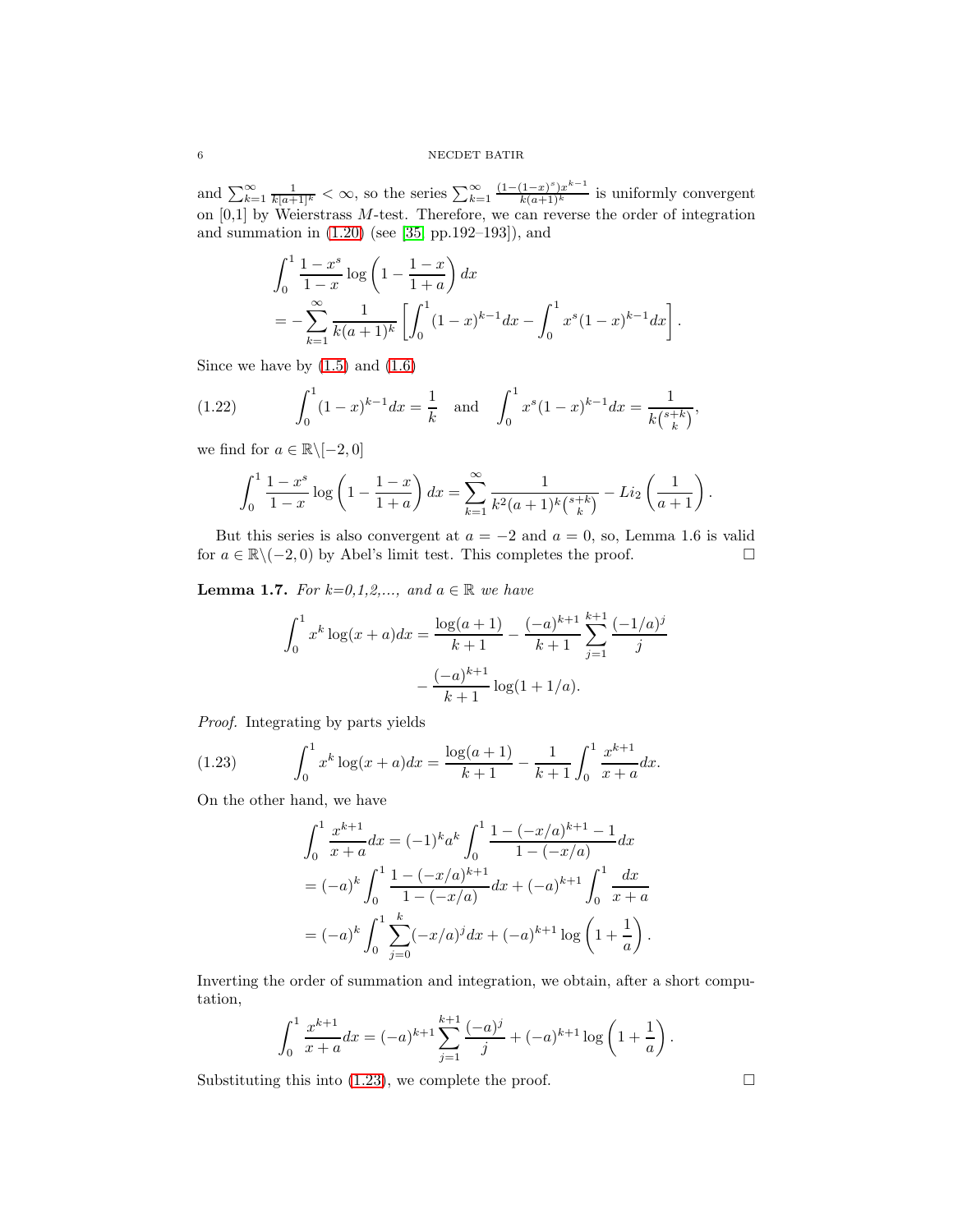**Lemma 1.8.** For  $|x| \leq 1$  and  $k \in \mathbb{N}$  we have

$$
\sum_{j=1}^{\infty} \frac{H_j x^j}{(j+1)(j+k+1)} = \frac{1}{2xk} \left(1 - \frac{1}{x^k}\right) \log^2(1-x) + \frac{\log(1-x)}{kx^{k+1}} \left(H_k - \sum_{j=1}^k \frac{x^j}{j}\right) + \frac{1}{kx^{k+1}} \sum_{j=1}^k \frac{1}{j} \sum_{p=1}^j \frac{x^p}{p}
$$

Proof. By partial fraction decomposition we get

$$
\sum_{j=1}^{\infty} \frac{H_j x^j}{(j+1)(j+k+1)} = \frac{1}{k} \sum_{j=1}^{\infty} H_j \left( \frac{1}{j+1} - \frac{1}{j+k+1} \right) x^j
$$
  
1  $\sum_{j=1}^{\infty} H_j x^j$  1  $\sum_{j=1}^{\infty} H_j x^j$ 

<span id="page-6-2"></span>(1.24) 
$$
= \frac{1}{k} \sum_{j=1}^{\infty} \frac{H_j x^j}{j+1} - \frac{1}{k} \sum_{j=1}^{\infty} \frac{H_j x^j}{j+k+1}.
$$

Employing [\(1.13\)](#page-3-2) with  $b_j = 1/j$  and  $a_j = \frac{x^j}{j+k+1}$ , we get

<span id="page-6-1"></span>
$$
\sum_{j=1}^{\infty} \frac{H_j x^j}{j+k+1} = \sum_{p=0}^{\infty} \sum_{j=1}^{\infty} \frac{x^{p+j}}{j(p+j+k+1)}.
$$

From [\[11\]](#page-24-17) we know that

(1.25) 
$$
\sum_{j=1}^{\infty} \frac{H_j x^j}{j} = \frac{1}{2} \log^2(1-x) + Li_2(x).
$$

By partial fraction decomposition, we obtain

$$
\sum_{j=1}^{\infty} \frac{H_j x^j}{j+k+1} = \sum_{p=0}^{\infty} \sum_{j=1}^{\infty} \frac{x^{p+j}}{p+k+1} \left( \frac{1}{j} - \frac{1}{p+j+k+1} \right)
$$
  
= 
$$
\sum_{p=0}^{\infty} \frac{x^p}{p+k+1} \left( \sum_{j=1}^{\infty} \frac{x^j}{j} - \sum_{j=1}^{\infty} \frac{x^j}{p+j+k+1} \right)
$$
  
= 
$$
-\log(1-x) \sum_{p=0}^{\infty} \frac{x^p}{p+k+1} - \sum_{p=0}^{\infty} \frac{x^p}{p+k+1} \sum_{j=1}^{\infty} \frac{x^j}{p+j+k+1}.
$$

Setting  $p + k + 1 = k'$  and then deleting the prime one gets

$$
\sum_{j=1}^{\infty} \frac{H_j x^j}{j+k+1} = -\frac{\log(1-x)}{x^{k+1}} \sum_{p=k+1}^{\infty} \frac{x^p}{p} - \frac{1}{x^{k+1}} \sum_{p=k+1}^{\infty} \frac{x^p}{p} \sum_{j=1}^{\infty} \frac{x^j}{p+j}
$$

$$
= -\frac{\log(1-x)}{x^{k+1}} \left( -\log(1-x) - \sum_{p=1}^k \frac{x^p}{p} \right)
$$

$$
(1.26) \qquad -\frac{1}{x^{k+1}} \sum_{p=1}^{\infty} \sum_{j=1}^{\infty} \frac{x^{p+j}}{p(p+j)} + \frac{1}{x^{k+1}} \sum_{p=1}^k \sum_{j=1}^{\infty} \frac{x^{p+j}}{p(p+j)}.
$$

<span id="page-6-0"></span>Since  $|x| < 1$ , we have

$$
\sum_{p=1}^{\infty} \sum_{j=1}^{\infty} \left| \frac{x^{p+j}}{p(p+j)} \right| < \sum_{p=1}^{\infty} \sum_{j=1}^{\infty} \left| \frac{x^{p+j}}{p(j+1)} \right| = \sum_{p=1}^{\infty} \frac{|x|^p}{p} \sum_{j=1}^{\infty} \frac{|x|^j}{j+1} < \infty.
$$

.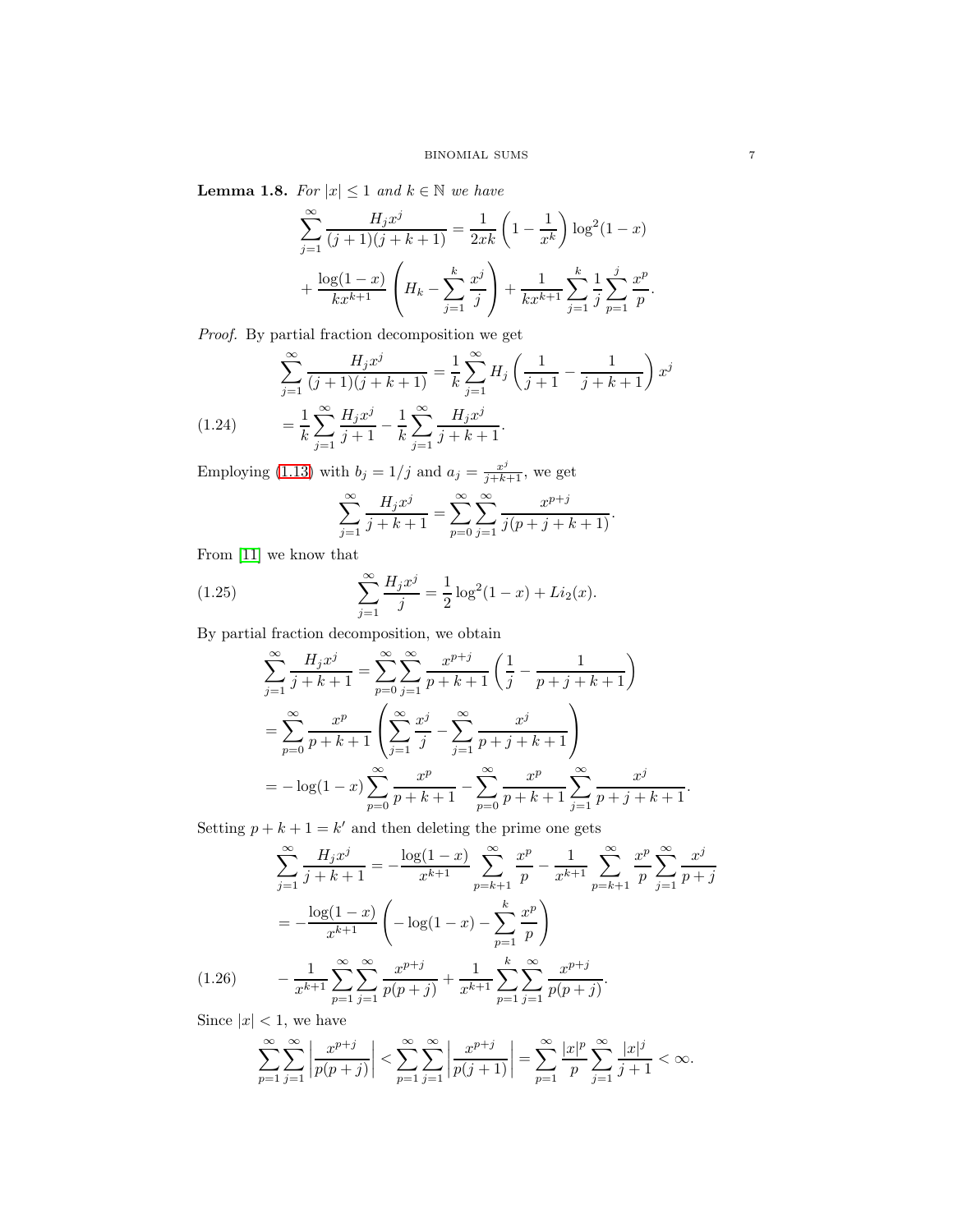We therefore can reverse the order of sums in the first sum in the last line of [\(1.26\)](#page-6-0) and obtain by making use of [\(1.13\)](#page-3-2)

$$
\sum_{p=1}^{\infty} \sum_{j=1}^{\infty} \frac{x^{p+j}}{p(p+j)} = \sum_{j=1}^{\infty} \sum_{p=1}^{\infty} \frac{x^{p+j}}{p(p+j)} = \sum_{j=0}^{\infty} \sum_{p=1}^{\infty} \frac{x^{p+j+1}}{p(p+j+1)}
$$

$$
= \sum_{k=1}^{\infty} \frac{x^{k+1}}{k+1} \sum_{j=1}^{k} \frac{1}{j} = \sum_{k=1}^{\infty} \frac{x^{k+1} H_k}{k+1}.
$$

Applying

<span id="page-7-2"></span>(1.27) 
$$
\sum_{k=1}^{\infty} \frac{H_k x^k}{k+1} = \frac{1}{2x} \log^2(1-x),
$$

which can easily be derived from [\(1.25\)](#page-6-1), we get

<span id="page-7-0"></span>(1.28) 
$$
\sum_{p=1}^{\infty} \sum_{j=1}^{\infty} \frac{x^{p+j}}{p(p+j)} = \frac{1}{2} \log^2(1-x).
$$

On the other hand, we have

<span id="page-7-1"></span>
$$
(1.29) \qquad \sum_{p=1}^{k} \sum_{j=1}^{\infty} \frac{x^{p+j}}{p(p+j)} = \sum_{p=1}^{k} \frac{1}{p} \sum_{j=p+1}^{\infty} \frac{x^j}{j} = -H_k \log(1-x) - \sum_{p=1}^{k} \frac{1}{p} \sum_{j=1}^{p} \frac{x^j}{j}.
$$

Replacing  $(1.28)$  and  $(1.29)$  in  $(1.26)$  we find

(1.30)  
\n
$$
\sum_{j=1}^{\infty} \frac{H_j x^j}{j+k+1} = \frac{\log^2(1-x)}{2x^{k+1}} + \frac{\log(1-x)}{x^{k+1}} \sum_{p=1}^k \frac{x^p}{p}
$$
\n
$$
-\frac{H_k \log(1-x)}{x^{k+1}} - \frac{1}{x^{k+1}} \sum_{p=1}^k \frac{1}{p} \sum_{j=1}^{p-1} \frac{x^j}{j}.
$$

<span id="page-7-3"></span>Combining [\(1.24\)](#page-6-2), [\(1.27\)](#page-7-2) and [\(1.30\)](#page-7-3), we see that Lemma 1.8 is valid for  $|x| < 1$ . The radius of convergence of the power series  $\sum_{j=1}^{\infty} \frac{H_j x^j}{(j+1)(j+k+1)}$  is 1. Clearly, this power series is also convergent at  $x = -1$  and  $x = 1$ . So, by Abel's limit theorem, Lemma 1.8 is also valid for  $|x| \leq 1$ . Lemma 1.8 provides a generalization of the first part of Corollary 1 in [36] with  $p = 1$ . first part of Corollary 1 in [\[36\]](#page-25-3) with  $p = 1$ .

## 2. main results

We prove the following theorems.

**Theorem 2.1.** For all  $a \in \mathbb{R} \setminus (-2, 0]$ , and s be a positive real number, we have

<span id="page-7-4"></span>(2.1) 
$$
\int_0^1 \frac{1 - x^s}{1 - x} \log(x + a) dx = (\gamma + \psi(s + 1)) \log(a + 1) - Li_2\left(\frac{1}{a + 1}\right) + \sum_{k=1}^{\infty} \frac{1}{k^2(a + 1)^k {s + k \choose k}}.
$$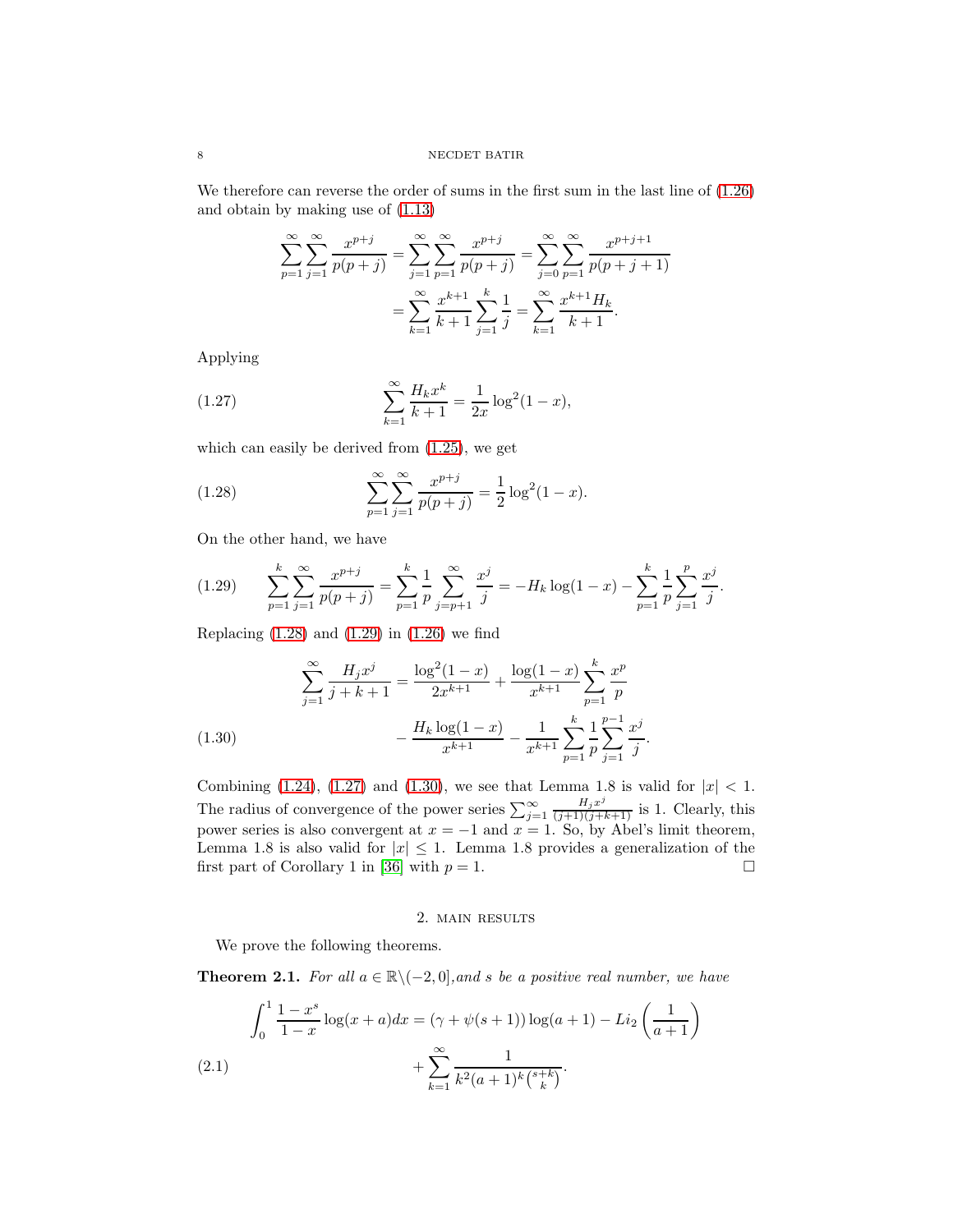Proof. We have

$$
\int_0^1 \frac{1-x^s}{1-x} \log(x+a) dx = \int_0^1 \frac{1-x^s}{1-x} \log\left[ (a+1) \left( 1 - \frac{1-x}{1+a} \right) \right] dx
$$
  
=  $\log(a+1) \int_0^1 \frac{1-x^s}{1-x} dx + \int_0^1 \frac{1-x^s}{1-x} \log\left( 1 - \frac{1-x}{1+a} \right) dx.$ 

Using Lemma 1.6 and the following well-known identity, the proof is completed.

$$
\int_0^1 \frac{1 - x^s}{1 - x} dx = \gamma + \psi(s + 1),
$$

where  $\gamma = 0.57721...$  is the Euler-Mascheroni constant.

If we set  $s = n \in \mathbb{N} \cup \{0\}$  in [\(2.1\)](#page-7-4), we get the following corollary

Corollary 2.2. For all  $n \in \mathbb{N} \cup \{0\}$  and  $a \in \mathbb{R} \setminus (-2, 0)$  the following identity holds:

(2.2) 
$$
\int_0^1 \frac{1-x^n}{1-x} \log(x+a) dx = H_n \log(a+1) - Li_2\left(\frac{1}{a+1}\right) + \sum_{k=1}^\infty \frac{1}{k^2(a+1)^k {n+k \choose k}}.
$$

<span id="page-8-0"></span>**Theorem 2.3.** For all  $n \in \mathbb{N}$  and  $a \in \mathbb{R}$  we have

$$
\int_0^1 \frac{1 - x^n}{1 - x} \log(x + a) dx = H_n \log(a + 1) - \sum_{k=1}^n \frac{(-a)^k}{k} \sum_{j=1}^k \frac{(-1/a)^j}{j}
$$
  
(2.3) 
$$
- \log(1 + 1/a) \sum_{k=1}^n \frac{(-a)^k}{k}.
$$

<span id="page-8-1"></span>Proof. Clearly, we have by using Lemma 1.7

$$
\int_0^1 \frac{1 - x^n}{1 - x} \log(x + a) dx = \sum_{k=0}^{n-1} \int_0^1 x^k \log(x + a) dx
$$

$$
= \log(a + 1) \sum_{k=1}^n \frac{1}{k} - \sum_{k=1}^n \frac{(-a)^k}{k} \sum_{j=1}^k \frac{(-1/a)^j}{j}
$$

$$
- \log(1 + 1/a) \sum_{k=1}^n \frac{(-a)^k}{k}.
$$

This completes the proof.

Equating the right-hand sides of [\(2.2\)](#page-8-0) and [\(2.3\)](#page-8-1), and taking into account Lemma 1.2, we arrive at the following conclusion.

Corollary 2.4. For all  $n \in \mathbb{N}$  and  $a \in \mathbb{R} \setminus (-2, 0)$  the following equality holds:

<span id="page-8-2"></span>
$$
\sum_{k=1}^{\infty} \frac{1}{k^2 (a+1)^k {n+k \choose k}} = Li_2 \left(\frac{1}{a+1}\right) - \log(1+1/a) \sum_{k=1}^n \frac{(-a)^k}{k}
$$
\n
$$
= H_n^{(2)} - \sum_{k=1}^n \frac{(H_k + H_{n-k} - H_n)(-a)^k}{k}.
$$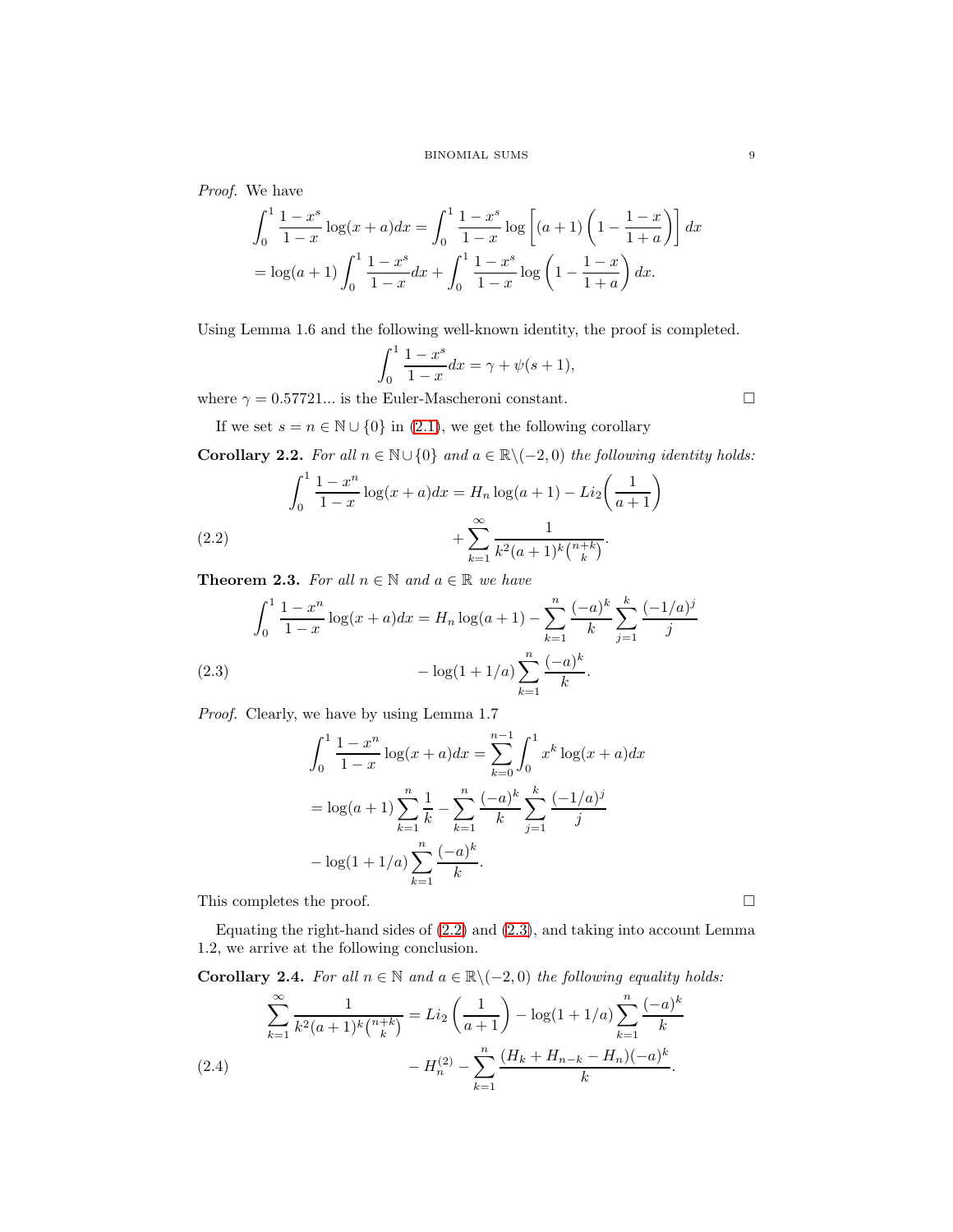Corollary 2.5. Let  $a \in \mathbb{R} \setminus (-2, 0)$  and  $n \in \mathbb{N}$ . Then we have

$$
\sum_{k=1}^{\infty} \frac{1}{k^2 (a+1)^k {n+k \choose k}} = -H_n \log(1+1/a) - Li_2\left(\frac{1}{a+1}\right) - Li_2(-1/a)
$$
  
(2.5) 
$$
-\frac{1}{2} \log^2(1+1/a) - \sum_{k=1}^{\infty} \frac{H_{n+k}(-1/a)^k}{k}.
$$

<span id="page-9-1"></span>*Proof.* Using the power series  $\log(1 + t) = \sum_{k=1}^{\infty} \frac{(-1)^{k-1}t^k}{k}$  with  $t = 1/a$ , we get after some simplifications

$$
\log(1 + 1/a) \sum_{k=1}^{n} \frac{(-a)^k}{k} - H_n^{(2)} - \sum_{k=1}^{n} \frac{(H_k + H_{n-k} - H_n)(-a)^k}{k}
$$
  
= 
$$
\log(1 + 1/a) \sum_{k=1}^{n} \frac{(-a)^k}{k} + \sum_{k=1}^{n} \frac{(-a)^k}{k} \sum_{j=1}^{k} \frac{(-1/a)^j}{j}
$$
  
= 
$$
\sum_{k=1}^{n} \frac{(-a)^k}{k} \left( \log(1 + 1/a) + \sum_{j=1}^{k} \frac{(-1/a)^j}{j} \right)
$$
  
= 
$$
-\sum_{k=1}^{n} \frac{(-a)^k}{k} \sum_{j=k+1}^{\infty} \frac{(-1/a)^j}{j}.
$$

If we set  $j - k = j'$  and drop the prime on j, and interchanging the order of the two sums, this is

$$
\log(1+1/a) \sum_{k=1}^{n} \frac{(-a)^k}{k} - H_n^{(2)} - \sum_{k=1}^{n} \frac{(H_k + H_{n-k} - H_n)(-a)^k}{k}
$$
  

$$
= -\sum_{j=1}^{\infty} \frac{(-1/a)^j}{j} \sum_{k=1}^{n} \left(\frac{1}{k} - \frac{1}{k+j}\right)
$$
  

$$
= -\sum_{j=1}^{\infty} \frac{(-1/a)^j}{j} \sum_{k=1}^{n} (H_n - H_{n+j} + H_j)
$$
  

$$
(2.6) \qquad = -H_n \sum_{j=1}^{\infty} \frac{(-1/a)^j}{j} - \sum_{j=1}^{\infty} \frac{(-1/a)^j H_j}{j} + \sum_{j=1}^{\infty} \frac{(-1/a)^j H_{n+j}}{j}.
$$

<span id="page-9-0"></span>Using [\(1.25\)](#page-6-1) with  $x = -1/a$  and combining [\(2.4\)](#page-8-2) and [\(2.6\)](#page-9-0), the assertion follows. Equating the right-hand sides of [\(2.4\)](#page-8-2) and [\(2.5\)](#page-9-1), we get the following conclusion.

 $\Box$ 

Corollary 2.6. Let  $a \in \mathbb{R} \setminus [-1, 1)$  and  $n \in \mathbb{N}$ . Then we have

$$
\sum_{k=1}^{\infty} \frac{(-1/a)^k H_{n+k}}{k} = H_n^{(2)} + \log(1+1/a) \sum_{k=1}^n \frac{(-a)^k}{k} + \frac{1}{2} \log^2(1+1/a)
$$
  
(2.7) 
$$
+ Li_2(-1/a) - H_n \log(1+1/a) + \sum_{k=1}^n \frac{(-a)^k (H_{n-k} + H_k - H_n)}{k}.
$$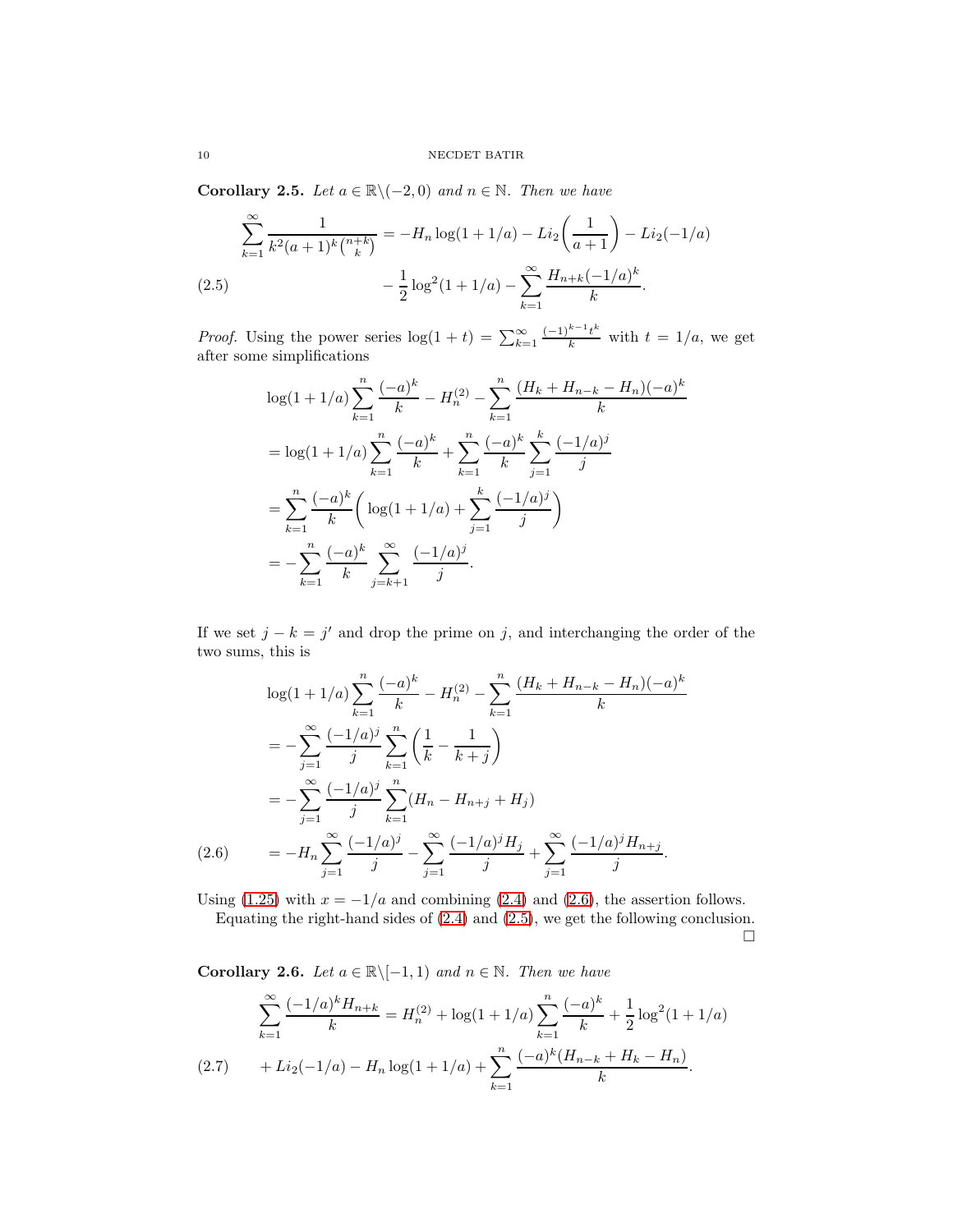**Theorem 2.7.** Let  $s \in \mathbb{R}$ , which is not a negative integer, and  $a > 0$ . Then we have

$$
\int_0^1 \frac{1 - x^s}{1 - x} \log^2(x + a) dx = (\gamma + \psi(s + 1)) \log^2(a + 1) + 2\zeta(3)
$$

$$
- \log(a + 1) \log^2\left(\frac{a}{a + 1}\right) - 2 \log(a + 1) Li_2\left(\frac{1}{a + 1}\right)
$$

$$
+ 2 \log\left(\frac{a}{a + 1}\right) Li_2\left(\frac{a}{a + 1}\right) - 2 Li_3\left(\frac{a}{a + 1}\right)
$$

$$
(2.8) \qquad + 2 \log(a + 1) \sum_{k=1}^\infty \frac{1}{k^2(a + 1)^k {s + k \choose k}} - \sum_{k=1}^\infty \frac{2H_{k-1}}{k^2(a + 1)^k {s + k \choose k}},
$$

<span id="page-10-1"></span>and for  $a \geq 2$ , and  $n \in \mathbb{N}$ 

$$
\int_0^1 \frac{1 - x^n}{1 - x} \log^2(a - x) dx = H_n \log^2(a - 1) + 2\zeta(3)
$$
  

$$
- 2H_n^{(2)} \log(a - 1) - 2\log(a - 1) \sum_{k=1}^n \frac{(H_k + H_{n-k} - H_n)a^k}{k}
$$
  

$$
- \log(a - 1) \log^2\left(\frac{a}{a - 1}\right) - \frac{2}{3} \log^3\left(\frac{a}{a - 1}\right) - 2Li_3\left(\frac{a - 1}{a}\right)
$$
  

$$
- 2 \log\left(\frac{a}{a - 1}\right) Li_2\left(\frac{a - 1}{a}\right) - \sum_{k=1}^\infty \frac{2(-1)^k H_{k-1}}{k^2 (a - 1)^k {n + k \choose k}}
$$
  
(2.9)  $+ 2 \log(a - 1) \log\left(\frac{a}{a - 1}\right) \sum_{k=1}^n \frac{a^k}{k}.$ 

<span id="page-10-2"></span>Here  $\psi$  is the digamma function, and  $\zeta$  is the Riemann zeta function. Proof. Clearly we have

$$
\int_0^1 \frac{1-x^s}{1-x} \log^2(x+a) dx = \int_0^1 \frac{1-x^s}{1-x} \log^2\left[ (a+1) \left( 1 - \frac{1-x}{a+1} \right) \right] dx
$$
  
=  $\log^2(a+1) \int_0^1 \frac{1-x^s}{1-x} dx + \int_0^1 \frac{1-x^s}{1-x} \log^2\left( 1 - \frac{1-x}{a+1} \right) dx$   
(2.10) +  $2 \log(a+1) \int_0^1 \frac{1-x^s}{1-x} \log\left( 1 - \frac{1-x}{a+1} \right) dx$ .

<span id="page-10-0"></span>Using the power series

(2.11) 
$$
\log^2(1-t) = 2\sum_{k=1}^{\infty} \frac{t^{k+1}H_k}{k+1},
$$

we get

<span id="page-10-3"></span>
$$
\int_0^1 \frac{1-x^s}{1-x} \log^2 \left(1 - \frac{1-x}{a+1}\right) dx = 2 \int_0^1 \frac{1-x^s}{1-x} \sum_{k=1}^\infty \frac{H_k}{k+1} \frac{(1-x)^{k+1}}{(a+1)^{k+1}} dx
$$

$$
= 2 \int_0^1 (1-x^s) \sum_{k=1}^\infty \frac{H_k}{k+1} \frac{(1-x)^k}{(a+1)^{k+1}} dx.
$$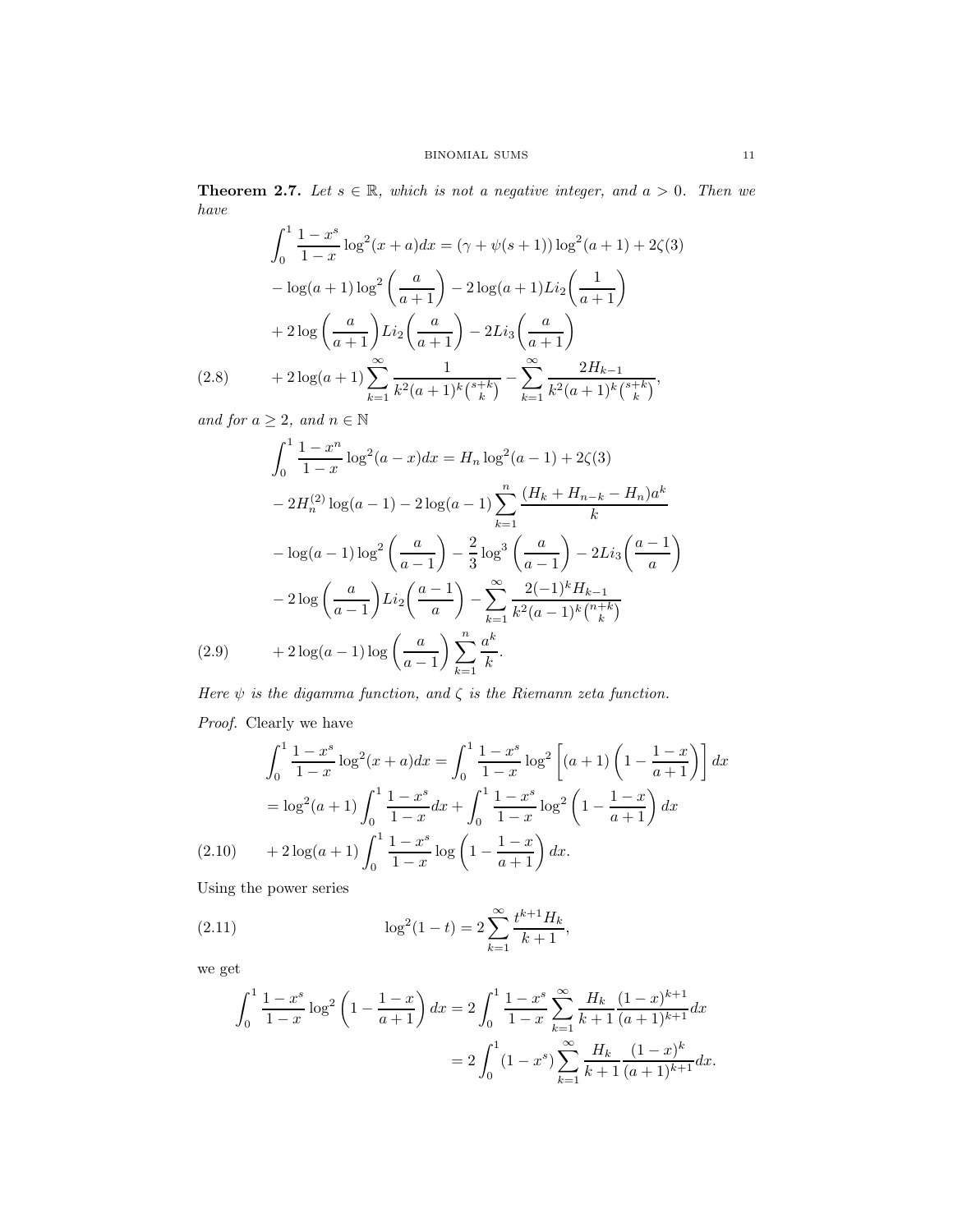Since

$$
\sum_{k=1}^{\infty} \left| \frac{H_k}{k+1} \frac{(1-x^s)(1-x)^{k+1}}{(a+1)^{k+1}} \right| \le \sum_{k=1}^{\infty} \frac{H_k}{(k+1)(a+1)^{k+1}} < \infty,
$$

we can interchanging the order of the summation and integration, and upon simplification,

(2.12) 
$$
\int_0^1 \frac{1-x^s}{1-x} \log^2 \left(1 - \frac{1-x}{a+1}\right) dx
$$

$$
= 2 \sum_{k=1}^\infty \frac{H_k}{(k+1)(a+1)^{k+1}} \int_0^1 (1-x^s)(1-x)^k dx.
$$

<span id="page-11-0"></span>Using [\(1.22\)](#page-5-1) with  $k \to k+1$  and shifting the index k, and then upon simplifying, [\(2.12\)](#page-11-0) can be written as follows:

<span id="page-11-1"></span>
$$
(2.13) \quad \int_0^1 \frac{1-x^s}{1-x} \log^2\left(1-\frac{1-x}{a+1}\right) dx = \sum_{k=1}^\infty \frac{2H_{k-1}}{k^2(a+1)^k} - \sum_{k=1}^\infty \frac{2H_{k-1}}{k^2(a+1)^k {s+k \choose k}}.
$$

Thus, using [\(2.13\)](#page-11-1) and Lemma 1.6 in [\(2.10\)](#page-10-0), and noting that  $\int_0^1 \frac{1-x^s}{1-x}$  $\frac{1-x^2}{1-x}dx = \gamma + \psi(s)$ 1), we arrive at

$$
\int_0^1 \frac{1 - x^s}{1 - x} \log^2(x + a) dx = (\gamma + \psi(s + 1)) \log^2(a + 1)
$$
  
+ 
$$
2 \log(a + 1) \sum_{k=1}^\infty \frac{1}{k^2(a + 1)^k {s + k \choose k}} - 2 \log(a + 1) Li_2\left(\frac{1}{a + 1}\right)
$$
  
(2.14) + 
$$
\sum_{k=1}^\infty \frac{2H_{k-1}}{k^2(a + 1)^k} - \sum_{k=1}^\infty \frac{2H_{k-1}}{k^2(a + 1)^k {s + k \choose k}}.
$$

<span id="page-11-2"></span>According to [\[4\]](#page-24-18), we have, for  $0 \le x \le 1$ ,

$$
2\sum_{k=1}^{\infty} \frac{H_{k-1}}{k^2} x^k = \log x \log^2(1-x) + 2\log(1-x)Li_2(1-x)
$$
  
(2.15) 
$$
-2Li_3(1-x) + 2\zeta(3).
$$

Hence, applying this formula with  $x = 1/(a+1)$  in equation [\(2.14\)](#page-11-2) we complete the proof of [\(2.8\)](#page-10-1). In order to prove [\(2.9\)](#page-10-2) replace a by  $-a$  in (2.8) and put  $s = n \in \mathbb{N}$ . Then we obtain

$$
\int_0^1 \frac{1 - x^n}{1 - x} \left[ \log^2(a - x) - \pi^2 + 2\pi i \log(a - x) \right] dx
$$
  
=  $H_n \left( \log^2(a - 1) - \pi^2 + 2\pi i \log(a - 1) \right) - 2 \sum_{k=1}^\infty \frac{H_{k-1}}{k^2(a - 1)^k {n+k \choose k}}$   
+  $2(\log(a - 1) + \pi i) \sum_{k=1}^\infty \frac{1}{k^2(a - 1)^k {n+k \choose k}}$   
-  $2(\log(a - 1) + \pi i) Li_2 \left( \frac{1}{1 - a} \right) + \sum_{k=1}^\infty \frac{2(-1)^k H_{k-1}}{k^2(a - 1)^k}.$   
(2.16)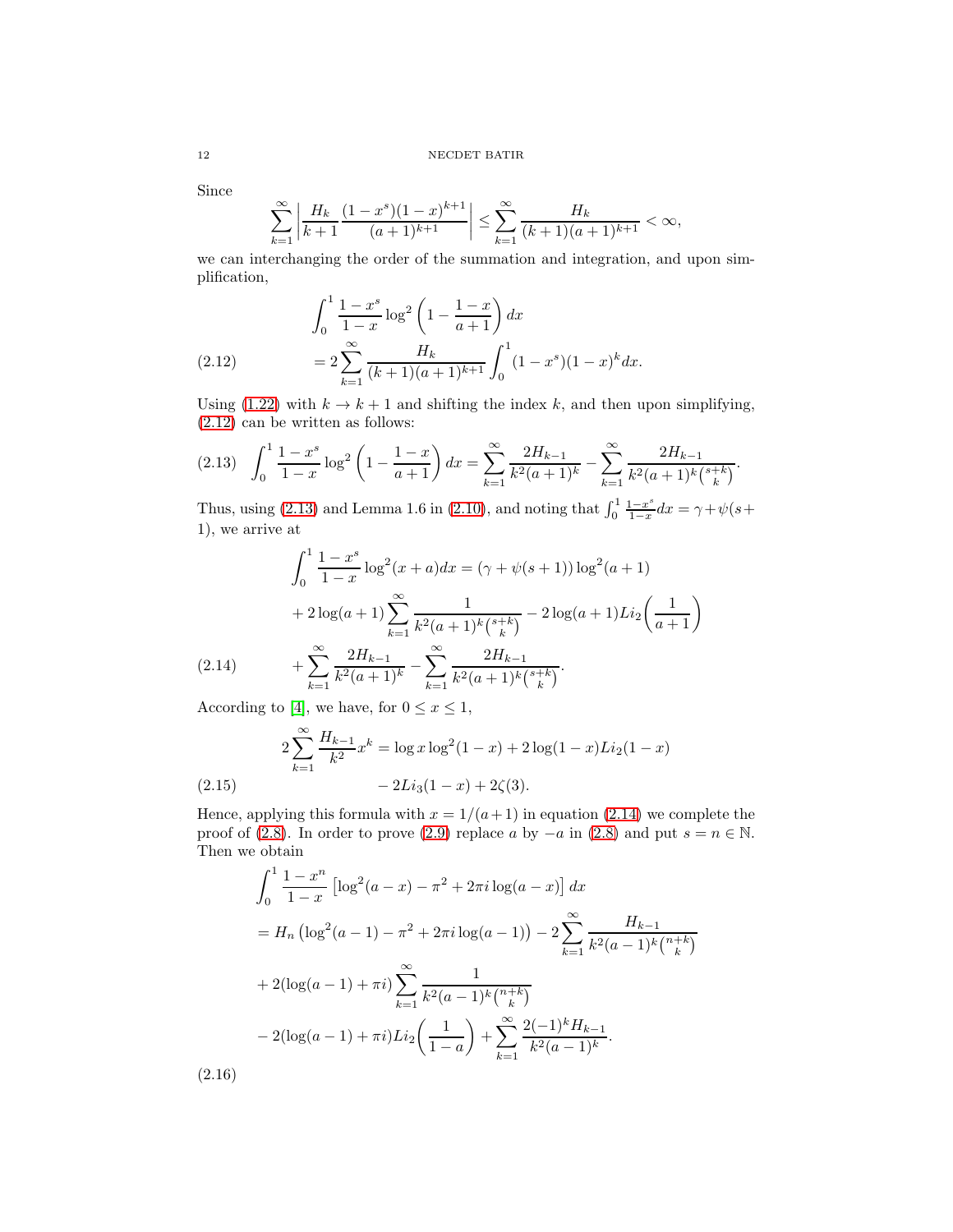Equating the real parts of each side of this equation one gets

$$
\int_0^1 \frac{1 - x^n}{1 - x} \log^2(a - x) dx = H_n \log^2(a - 1) + \sum_{k=1}^\infty \frac{2(-1)^k H_{k-1}}{k^2 (a - 1)^k}
$$

$$
- 2 \log(a - 1) Li_2\left(\frac{1}{1 - a}\right) - \sum_{k=1}^\infty \frac{2(-1)^k H_{k-1}}{k^2 (a - 1)^k {n+k \choose k}}
$$

$$
(2.17) \qquad + 2 \log(a - 1) \sum_{k=1}^\infty \frac{1}{k^2 (1 - a)^k {n+k \choose k}}.
$$

<span id="page-12-2"></span>Replacing a by  $-a$  in [\(2.4\)](#page-8-2) and using Lemma 1.2 we get for  $a \in \mathbb{C} \setminus (0, 2)$  and  $n \in \mathbb{N}$ 

<span id="page-12-0"></span>
$$
\sum_{k=1}^{\infty} \frac{1}{k^2 (1-a)^k {n+k \choose k}} = Li_2 \left(\frac{1}{1-a}\right) + \log \left(\frac{a}{a-1}\right) \sum_{k=1}^n \frac{a^k}{k}
$$
\n
$$
(2.18) \qquad -H_n^{(2)} - \sum_{k=1}^n \frac{(H_k + H_{n-k} - H_n)a^k}{k}.
$$

On the other hand, we know from [\[11\]](#page-24-17) that for  $0\leq x\leq 1$ 

<span id="page-12-1"></span>
$$
\sum_{k=1}^{\infty} \frac{2(-1)^k H_{k-1} x^k}{k^2} = \log x \log^2(1+x) - \frac{2}{3} \log^3(1+x)
$$
\n
$$
(2.19) \qquad -2Li_3\left(\frac{1}{1+x}\right) - 2\log(1+x)Li_2\left(\frac{1}{1+x}\right) + 2\zeta(3).
$$

Using [\(2.18\)](#page-12-0) and [\(2.19\)](#page-12-1) with  $x = 1/(1 - a)$  in [\(2.17\)](#page-12-2) we see that [\(2.9\)](#page-10-2) is valid. □

If we set  $s = n \in \mathbb{N}$  in [\(2.8\)](#page-10-1) and use [\(1.10\)](#page-2-0) with  $x = 1/(a+1)$  and Corollary 2.4 and Lemma 1.2, we get the following conclusion.

Corollary 2.8. For all  $a \in \mathbb{R} \setminus (-2,0)$ , and  $n \in \mathbb{N}$ , we have

<span id="page-12-3"></span>
$$
\int_0^1 \frac{1 - x^n}{1 - x} \log^2(x + a) dx = 2\left(\zeta(2) - Li_2\left(\frac{1}{a + 1}\right)\right) \log\left(\frac{a}{a + 1}\right)
$$

$$
+ \log(a + 1) \log^2\left(\frac{a}{a + 1}\right) - 2Li_3\left(\frac{a}{a + 1}\right) + 2\zeta(3) + H_n \log^2(a + 1)
$$

$$
- 2\log(a + 1) \log(1 + 1/a) \sum_{k=1}^n \frac{(-a)^k}{k} - 2H_n^{(2)} \log(a + 1)
$$

$$
(2.20) \qquad - 2\sum_{k=1}^\infty \frac{H_{k-1}}{k^2(a + 1)^k {n + k \choose k}} - 2\log(a + 1) \sum_{k=1}^n \frac{(H_k + H_{n-k} - H_n)(-a)^k}{k}.
$$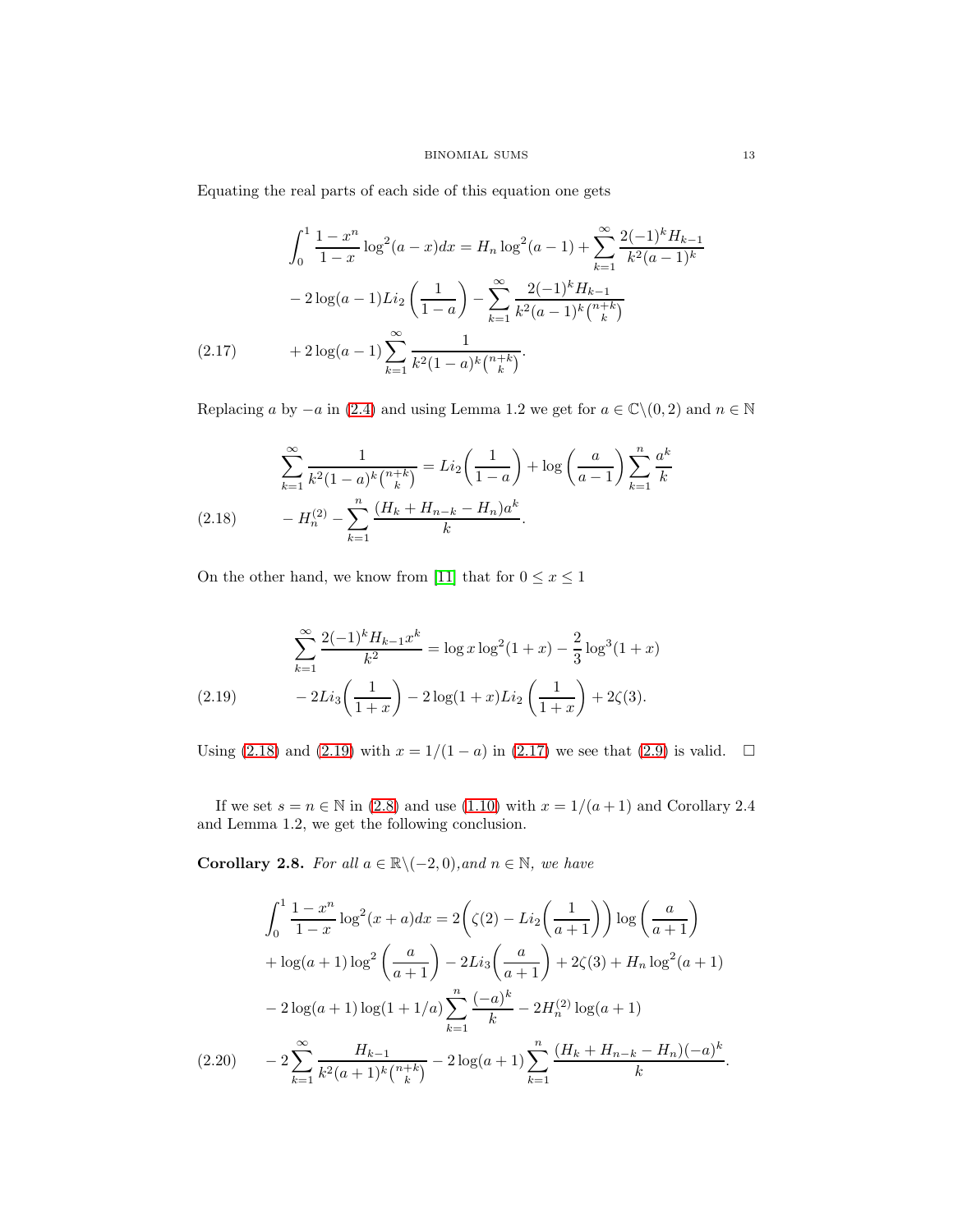**Theorem 2.9.** For all  $n \in \mathbb{N}$  and  $a \in \mathbb{R} \setminus [-1, 1)$  the following equality holds:

$$
\int_0^1 \frac{1 - x^n}{1 - x} \log^2(x + a) dx = H_n \log^2(a + 1) - 2 \log(a + 1) H_n^{(2)}
$$
  

$$
- 2 \log(a + 1) \sum_{k=1}^n \frac{(H_k + H_{n-k} - H_n)(-a)^k}{k}
$$
  

$$
+ 2 \log(1 + 1/a) \sum_{k=1}^n \frac{(-a)^k H_k}{k} + (\log^2 a - \log^2(a + 1)) \sum_{k=1}^n \frac{(-a)^k}{k}
$$
  
(2.21) 
$$
+ 2 \sum_{p=0}^{n-1} \left\{ \sum_{k=1}^{n-p} \left( \frac{H_{p+k} - H_k}{(p+k)k} + \frac{1}{k^2(p+k)} \right) \right\} (-a)^p.
$$

<span id="page-13-2"></span>Proof. Clearly we have

(2.22) 
$$
\int_0^1 \frac{1-x^n}{1-x} \log^2(x+a) dx = \sum_{k=0}^{n-1} \int_0^1 x^k \log^2(x+a) dx
$$

$$
= \sum_{k=0}^{n-1} \int_0^1 x^k (\log a + \log(1+x/a))^2 dx.
$$

Expanding the last term in the brackets, after a simple computation, we get

$$
\int_0^1 \frac{1 - x^n}{1 - x} \log^2(x + a) dx = 2 \log a \sum_{k=0}^{n-1} \int_0^1 x^k \log(x + a) dx
$$
  
(2.23) 
$$
- H_n \log^2 a + \sum_{k=0}^{n-1} \int_0^1 x^k \log^2 \left(1 + \frac{x}{a}\right) dx.
$$

<span id="page-13-1"></span>From Lemma 1.7 it follows that

$$
\sum_{k=0}^{n-1} \int_0^1 x^k \log(x+a) dx = \sum_{k=0}^{n-1} \left[ \frac{\log(a+1)}{k+1} - \frac{(-a)^{k+1}}{k+1} \sum_{j=0}^{k+1} \frac{(-1/a)^j}{j} - \frac{(-a)^{k+1}}{k+1} \log(1+1/a) \right].
$$

After simplifying, this becomes

$$
\sum_{k=0}^{n-1} \int_0^1 x^k \log(x+a) dx = H_n \log(a+1) - \sum_{k=1}^n \frac{(-a)^k}{k} \sum_{j=1}^k \frac{(-1/a)^j}{j}
$$
  
(2.24) 
$$
- \log(1+1/a) \sum_{k=1}^n \frac{(-a)^k}{k}.
$$

<span id="page-13-0"></span>By the help of [\(2.11\)](#page-10-3), we can easily show that

$$
\int_0^1 x^k \log^2 \left( 1 + \frac{x}{a} \right) dx = 2 \int_0^1 x^k \sum_{j=1}^\infty \frac{(-x/a)^{j+1} H_j}{j+1} dx.
$$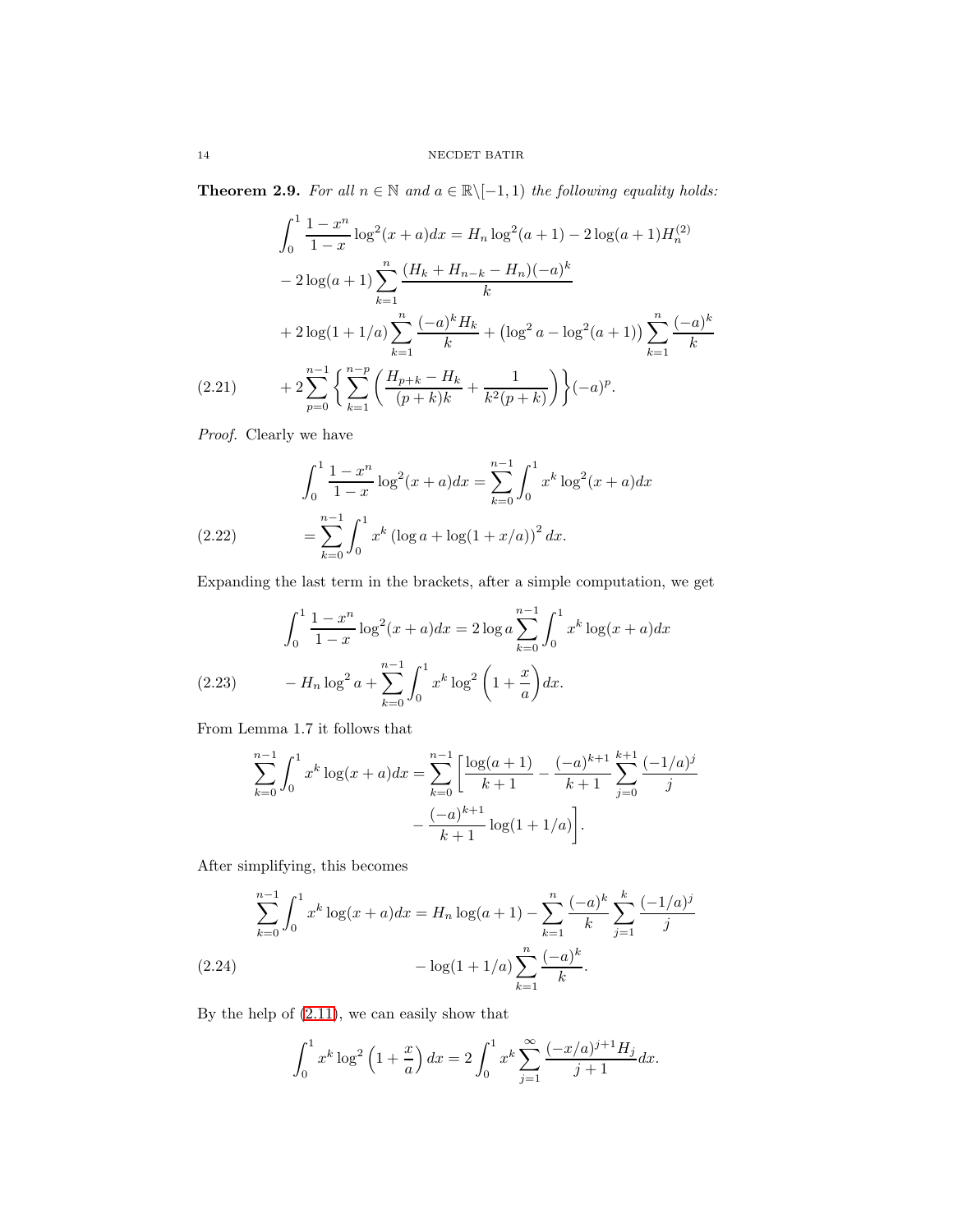Reversing the order of the summation and integration, we get, after an easy computation

(2.25) 
$$
\int_0^1 x^k \log^2 \left(1 + \frac{x}{a}\right) dx = 2 \sum_{j=1}^\infty \frac{(-1/a)^{j+1} H_j}{(j+1)(k+j+2)}.
$$

Summing both sides of this equation from  $k = 0$  to  $k = n - 1$ , and using Lemma 1.8 with  $x = -1/a$  and  $k \rightarrow k+1$ , we get

$$
\sum_{k=0}^{n-1} \int_0^1 x^k \log^2 \left( 1 + \frac{x}{a} \right) dx = 2 \sum_{k=0}^{n-1} \sum_{j=1}^{\infty} \frac{(-1/a)^{j+1} H_j}{(j+1)(k+j+2)}
$$
  
=  $\left( H_n - \sum_{k=1}^n \frac{(-a)^k}{k} \right) \log^2(1+1/a)$   
+  $2 \log(1+1/a) \left( \sum_{k=1}^n \frac{(-a)^k H_k}{k} - \sum_{k=1}^n \frac{(-a)^k}{k} \sum_{j=1}^k \frac{(-1/a)^j}{j} \right)$   
(2.26)  $+ 2 \sum_{k=1}^n \frac{(-a)^k}{k} \sum_{j=1}^k \frac{1}{j} \sum_{p=1}^j \frac{(-1/a)^p}{p}.$ 

<span id="page-14-0"></span>Substituting [\(2.24\)](#page-13-0) and [\(2.26\)](#page-14-0) in [\(2.23\)](#page-13-1), and taking into account Lemma 1.2 and Lemma 1.4 the proof of Theorem 2.9 follows.

Replacing a by  $-a$  in [\(2.20\)](#page-12-3), and equating the real parts of each side of the resulting equation we get

**Corollary 2.10.** Let  $n \in \mathbb{N}$  and  $a \geq 2$ . Then we have

$$
\int_0^1 \frac{1 - x^n}{1 - x} \log^2(a - x) dx = H_n \log^2(a - 1) - 2H_n^{(2)} \log(a - 1)
$$

$$
- 2 \log(a - 1) \sum_{k=1}^n \frac{(H_k + H_{n-k} - H_n)a^k}{k} + 2 \log(1 - 1/a) \sum_{k=1}^n \frac{H_k a^k}{k}
$$

$$
+ 2 \sum_{p=0}^{n-1} \left\{ \sum_{k=1}^{n-p} \left( \frac{H_{p+k} - H_k}{(p+k)k} + \frac{1}{k^2(p+k)} \right) \right\} a^p
$$

$$
(2.27) \qquad + (\log^2 a - \log^2(a - 1)) \sum_{k=1}^n \frac{a^k}{k}.
$$

<span id="page-14-1"></span>Equating the right-hand sides of [\(2.20\)](#page-12-3) and [\(2.21\)](#page-13-2), and setting  $t = 1/(a + 1)$  we obtain, in the light of Lemma 1.4, the following conclusion.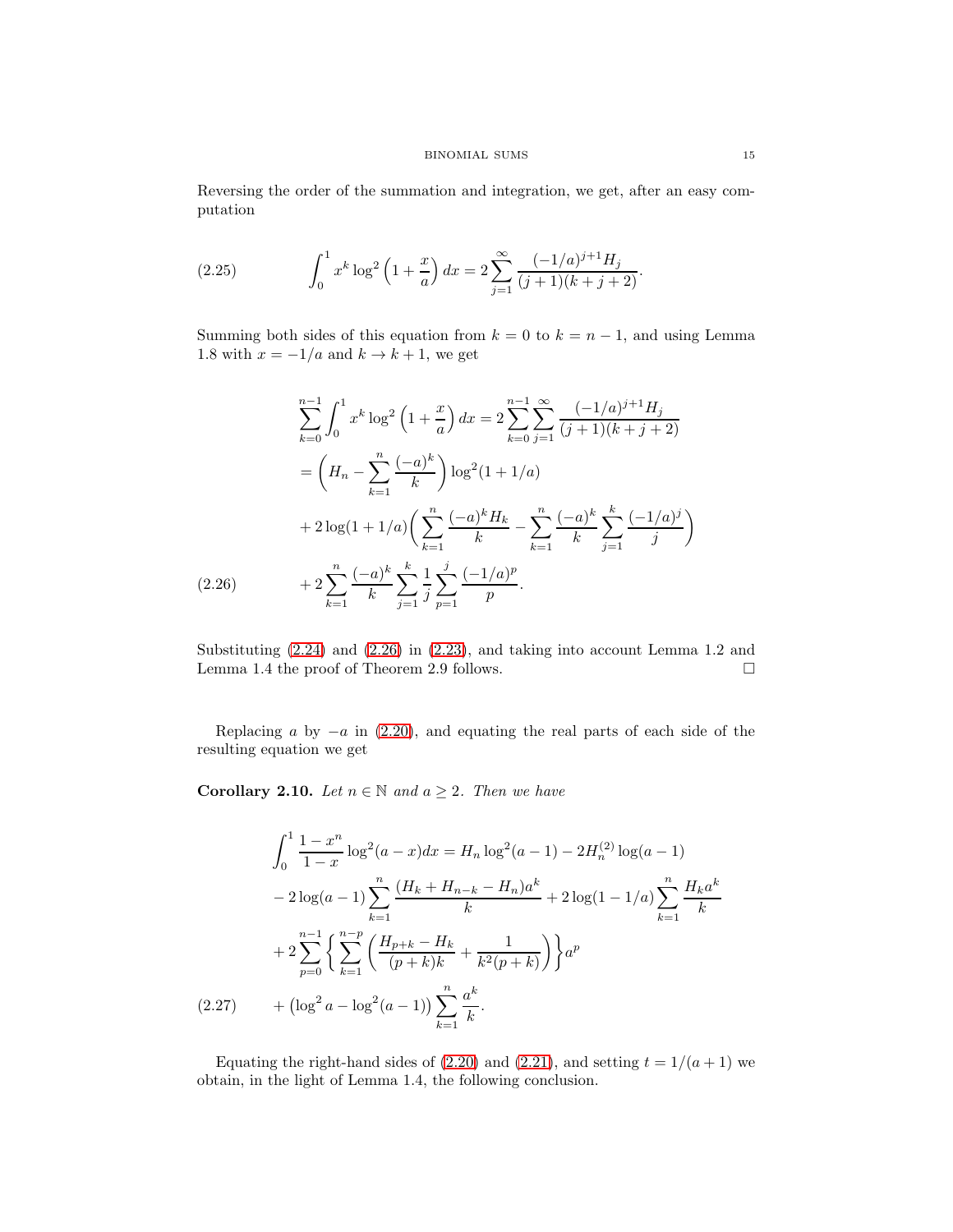**Theorem 2.11.** For  $n \in \mathbb{N}$  and  $0 < t \leq 1$ , we have

$$
\sum_{k=1}^{\infty} \frac{H_{k-1}t^k}{k^2\binom{n+k}{k}} = \zeta(3) - Li_3(1-t) - \frac{1}{2}\log^2(1-t)\sum_{k=1}^n \frac{1}{k}\left(\frac{t-1}{t}\right)^k
$$
  
+  $(\zeta(2) - Li_2(t))\log(1-t) + \log(1-t)\sum_{k=1}^n \frac{H_k}{k}\left(\frac{t-1}{t}\right)^k$   
 $-\sum_{p=0}^{n-1} \left\{\sum_{k=1}^{n-p} \left(\frac{H_{p+k} - H_k}{(p+k)k} + \frac{1}{k^2(p+k)}\right)\right\} \left(\frac{t-1}{t}\right)^p$   
(2.28)  $-\frac{1}{2}\log t \log^2(1-t).$ 

<span id="page-15-0"></span>**Theorem 2.12.** For  $n \in \mathbb{N}$  and  $0 < t \leq 1$  the following identity holds.

$$
\sum_{k=1}^{\infty} \frac{H_{k-1}t^k}{k\binom{n+k}{k}} = \frac{1}{2}\log^2(1-t) + \frac{t\log(1-t)}{1-t}\sum_{k=1}^n \frac{1}{k}\left(\frac{t-1}{t}\right)^k
$$

$$
+ \frac{\log^2(1-t)}{2(1-t)}\sum_{k=1}^n \left(\frac{t-1}{t}\right)^k - \frac{t}{1-t}\sum_{k=1}^n \frac{H_k}{k}\left(\frac{t-1}{t}\right)^k
$$

$$
+ \frac{1}{1-t}\sum_{p=0}^{n-1} \left\{\sum_{k=1}^{n-p} \left(\frac{H_{p+k}-H_k}{(p+k)k} + \frac{1}{k^2(p+k)}\right)\right\} p\left(\frac{t-1}{t}\right)^p
$$

$$
(2.29) \qquad - \frac{\log(1-t)}{1-t}\sum_{k=1}^n H_k\left(\frac{t-1}{t}\right)^k.
$$

<span id="page-15-1"></span>*Proof.* The radius of convergence of the power series  $\sum_{k=0}^{\infty} \frac{H_{k-1}t^k}{k^2\binom{n+k}{k}}$  $\frac{H_{k-1}t}{k^2\binom{n+k}{k}}$  is 1. Let  $t \in$  $(0, 1)$ . Then this power series is uniformly convergent on  $[0, t]$ . Therefore, it can be differentiated term-by-term at  $t$  (see [\[35,](#page-25-2) Theorem 7.4.4(5)]). Differentiating both sides of  $(2.28)$  with respect to t, and then multiplying the result by t, we get  $(2.29)$ . But since this series is also convergent at  $t = 1$ , [\(2.29\)](#page-15-1) is valid for  $t = 1$  by Abel's limit theorem. The proof is completed.  $\Box$ 

**Theorem 2.13.** For  $0 < t < 1$  if  $n = 1$  and  $0 < t \le 1$  if  $n \ge 2$  the following identity holds.

<span id="page-15-2"></span>
$$
\sum_{k=1}^{\infty} \frac{H_{k-1}t^k}{\binom{n+k}{k}} = f_0(t) + f_1(t) \sum_{k=1}^n \frac{1}{k} \left(\frac{t-1}{t}\right)^k - f_2(t) \sum_{k=1}^n \left(\frac{t-1}{t}\right)^k
$$

$$
- f_3(t) \sum_{k=1}^n k \left(\frac{t-1}{t}\right)^k + f_4(t) \sum_{k=1}^n H_k \left(\frac{t-1}{t}\right)^k
$$

$$
+ f_5(t) \sum_{k=1}^n k H_k \left(\frac{t-1}{t}\right)^k - \frac{t}{(1-t)^2} \sum_{k=1}^n \frac{H_k}{k} \left(\frac{t-1}{t}\right)^k
$$

$$
+ \frac{t}{(1-t)^2} \sum_{p=0}^{n-1} \left\{\sum_{k=1}^{n-p} \left(\frac{H_{p+k} - H_k}{(p+k)k} + \frac{1}{k^2(p+k)}\right)\right\} p \left(\frac{t-1}{t}\right)^p
$$

$$
(2.30) \qquad - \frac{1}{(1-t)^2} \sum_{p=0}^{n-1} \left\{\sum_{k=1}^{n-p} \left(\frac{H_{p+k} - H_k}{(p+k)k} + \frac{1}{k^2(p+k)}\right)\right\} p^2 \left(\frac{t-1}{t}\right)^p.
$$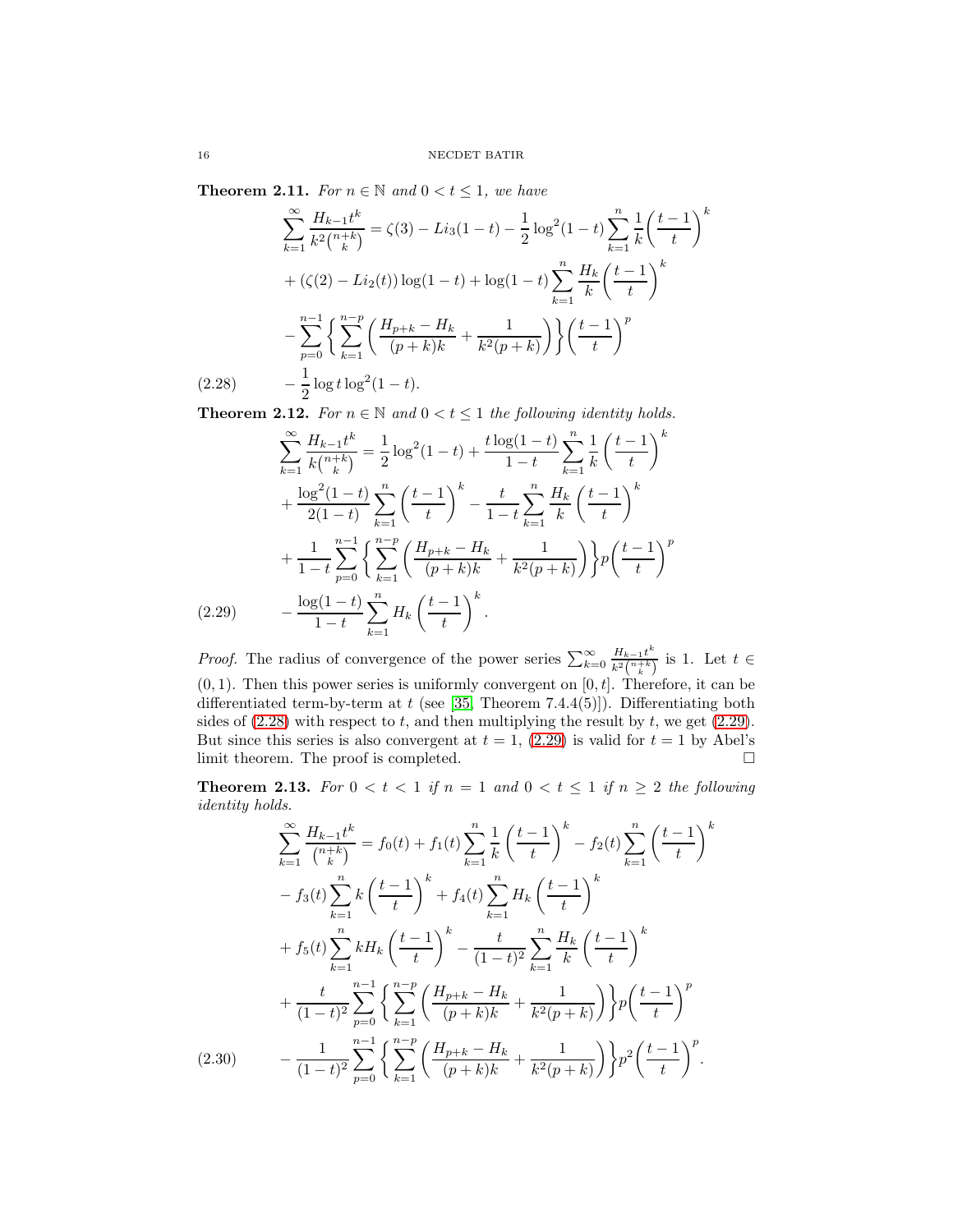# BINOMIAL SUMS 17

Here

$$
f_0(t) = -\frac{t \log(1-t)}{1-t}, \quad f_1(t) = \frac{t \log(1-t) - t^2}{(1-t)^2}
$$

$$
f_2(t) = \frac{4t \log(1-t) - t \log^2(1-t)}{2(1-t)^2}, \quad f_3(t) = \frac{\log^2(1-t)}{2(1-t)^2},
$$

$$
f_4(t) = \frac{2t - t \log(1-t)}{(1-t)^2}, \quad f_5(t) = \frac{\log(1-t)}{(1-t)^2}.
$$

*Proof.* Differentiating both sides of  $(2.29)$  with respect to t, which can be justified in exactly the same way with the proof of Theorem 2.12, and then multiplying the resulting identity by  $t$ , we complete the proof.  $\Box$ 

Equating the right-hand sides of [\(2.9\)](#page-10-2) and [\(2.27\)](#page-14-1) and setting  $t = 1/(a - 1)$  we get:

**Theorem 2.14.** For  $n \in \mathbb{N}$  and  $0 < t \leq 1$  we have

$$
\sum_{k=1}^{\infty} \frac{(-t)^k H_{k-1}}{k^2 {n+k \choose k}} = \frac{1}{2} \log t \log^2(t+1) - \frac{1}{3} \log^3(1+t)
$$

$$
- \log(1+t) Li_2\left(\frac{1}{1+t}\right) - Li_3\left(\frac{1}{1+t}\right) + \zeta(3)
$$

$$
+ \log(1+t) \sum_{k=1}^n \frac{H_k}{k} \left(\frac{t+1}{t}\right)^k - \frac{1}{2} \log^2(1+t) \sum_{k=1}^n \frac{1}{k} \left(\frac{t+1}{t}\right)^k
$$

$$
(2.31) \qquad - \sum_{p=0}^{n-1} \left\{ \sum_{k=1}^{n-p} \left(\frac{H_{p+k} - H_k}{(p+k)k} + \frac{1}{k^2(p+k)}\right) \right\} \left(\frac{t+1}{t}\right)^p.
$$

<span id="page-16-0"></span>**Theorem 2.15.** For  $n \in \mathbb{N}$  and  $0 < t \leq 1$  we have

$$
\sum_{k=1}^{\infty} \frac{(-t)^k H_{k-1}}{k \binom{n+k}{k}} = \frac{1}{2} \log^2(t+1) + \frac{t}{t+1} \sum_{k=1}^n \frac{H_k}{k} \left(\frac{t+1}{t}\right)^k
$$

$$
- \frac{t \log(t+1)}{t+1} \sum_{k=1}^n \frac{1}{k} \left(\frac{t+1}{t}\right)^k + \frac{\log^2(t+1)}{2(t+1)} \sum_{k=1}^n \left(\frac{t+1}{t}\right)^k
$$

$$
+ \frac{1}{t+1} \sum_{p=0}^{n-1} \left\{ \sum_{k=1}^{n-p} \left(\frac{H_{p+k} - H_k}{(p+k)k} + \frac{1}{k^2(p+k)}\right) \right\} p \left(\frac{t+1}{t}\right)^p
$$

$$
(2.32) \qquad - \frac{\log(t+1)}{t+1} \sum_{k=1}^n H_k \left(\frac{t+1}{t}\right)^k.
$$

<span id="page-16-1"></span>*Proof.* Differentiating both sides of  $(2.31)$  with respect to t, which can be justified in exactly the same way with the proof of Theorem 2.12, and then multiplying by t, we complete the proof.  $\Box$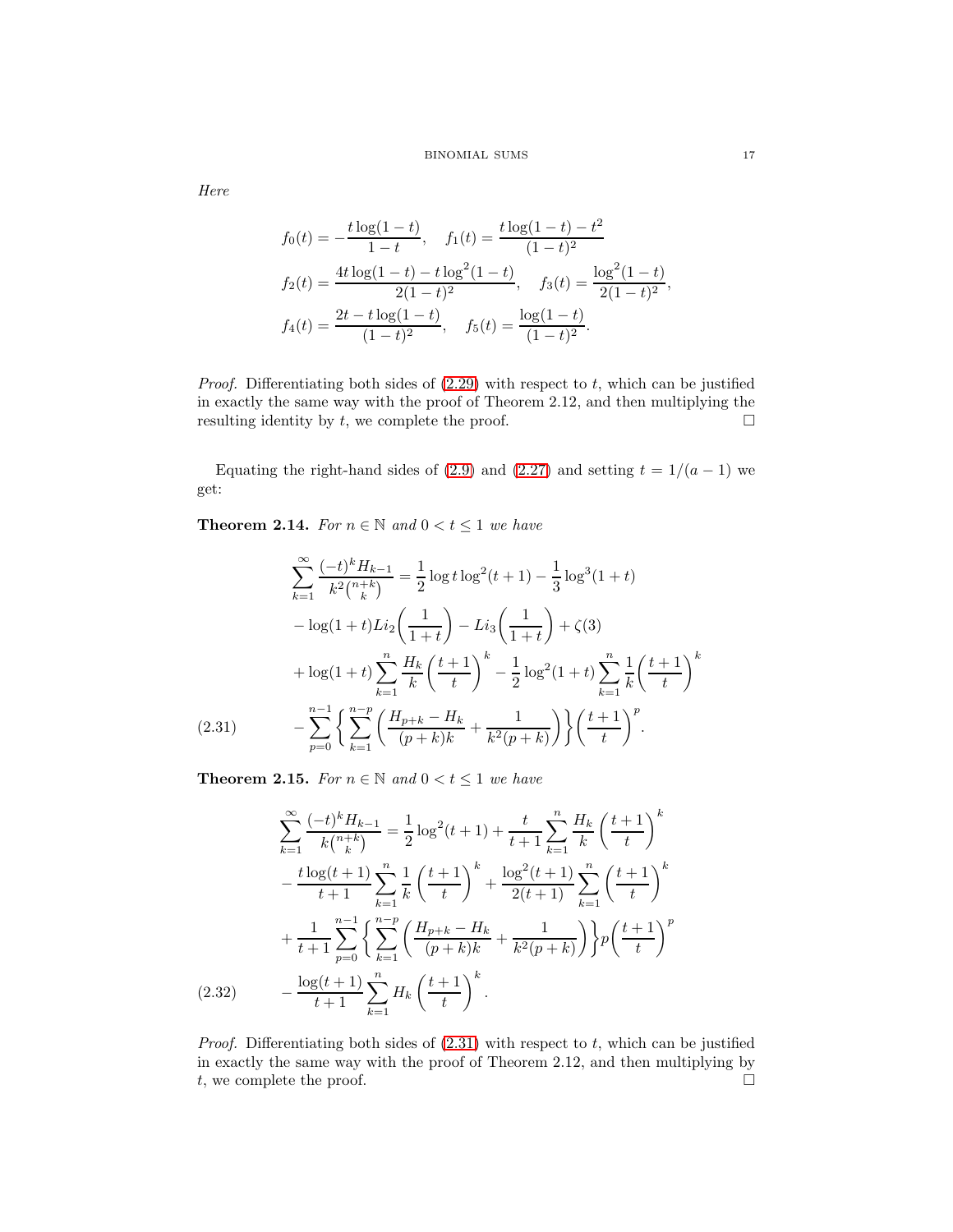Theorem 2.16. For  $n \in \mathbb{N}$  and  $0 < t \leq 1$  we have

$$
\sum_{k=1}^{\infty} \frac{(-t)^k H_{k-1}}{\binom{n+k}{k}} = \frac{t \log(t+1)}{t+1} + \frac{t}{(t+1)^2} \sum_{k=1}^n \frac{H_k}{k} \left(\frac{t+1}{t}\right)^k
$$

$$
- \frac{t^2 + t \log(t+1)}{(t+1)^2} \sum_{k=1}^n \frac{1}{k} \left(\frac{t+1}{t}\right)^k - \frac{\log^2(t+1)}{2(t+1)^2} \sum_{k=1}^n k \left(\frac{t+1}{t}\right)^k
$$

$$
- \frac{t}{(t+1)^2} \sum_{p=0}^{n-1} \left\{ \sum_{k=1}^{n-p} \left(\frac{H_{k+p} - H_k}{k(k+p)} + \frac{1}{k^2(k+p)}\right) \right\} p \left(\frac{t+1}{t}\right)^p
$$

$$
- \frac{1}{(t+1)^2} \sum_{p=0}^{n-1} \left\{ \sum_{k=1}^{n-p} \left(\frac{H_{k+p} - H_k}{k(k+p)} + \frac{1}{k^2(k+p)}\right) \right\} p^2 \left(\frac{t+1}{t}\right)^p
$$

$$
- \frac{2t - t \log(t+1)}{(t+1)^2} \sum_{k=1}^n H_k \left(\frac{t+1}{t}\right)^k + \frac{\log(t+1)}{(t+1)^2} \sum_{k=1}^n k H_k \left(\frac{t+1}{t}\right)^k
$$

$$
(2.33) + \frac{4t \log(t+1) - t \log^2(t+1)}{2(t+1)^2} \sum_{k=1}^n \left(\frac{t+1}{t}\right)^k.
$$

<span id="page-17-2"></span>*Proof.* Differentiating both sides of  $(2.32)$  with respect to t, which can be justified in exactly the same way with the proof of Theorem 2.12, and then multiplying the resulting identity by  $t$ , we complete the proof.  $\Box$ 

Setting  $t = 1/(a + 1)$  in [\(2.4\)](#page-8-2), we get:

**Theorem 2.17.** For  $n \in \mathbb{N}$  and  $|t| \leq 1$  we have

$$
\sum_{k=1}^{\infty} \frac{t^k}{k^2 {n+k \choose k}} = Li_2(t) - H_n^{(2)} + \log(1-t) \sum_{k=1}^n \frac{1}{k} \left(\frac{t-1}{t}\right)^k - \sum_{k=1}^n \frac{H_k + H_{n-k} - H_n}{k} \left(\frac{t-1}{t}\right)^k.
$$
\n(2.34)

<span id="page-17-1"></span>**Theorem 2.18.** For  $n \in \mathbb{N}$  and  $|t| \leq 1$ , we have

$$
\sum_{k=1}^{\infty} \frac{t^k}{k {n+k \choose k}} = \frac{1}{1-t} \sum_{k=1}^n (H_k + H_{n-k} - H_n) \left(\frac{t-1}{t}\right)^k
$$
  
(2.35) 
$$
+ \sum_{k=1}^n \frac{1}{k} \left(\frac{t-1}{t}\right)^{k-1} - \left(\frac{t-1}{t}\right)^n \log(1-t).
$$

<span id="page-17-0"></span> $Proof.$ 

Theorem 2.19. For  $-1 \le t < 1$  if  $n = 1$  and  $|t| \le 1$  if  $n \ge 2$  we have

<span id="page-17-3"></span>
$$
\sum_{k=1}^{\infty} \frac{t^k}{\binom{n+k}{k}} = \frac{1}{(1-t)^2} \sum_{k=1}^n (t-k) \left( H_k + H_{n-k} - H_n \right) \left( \frac{t-1}{t} \right)^k
$$
\n
$$
- \frac{1}{t} \sum_{k=0}^{n-2} \frac{1}{k+2} \left( \frac{t-1}{t} \right)^k + \frac{2t + n \log(1-t)}{1-t} \left( \frac{t-1}{t} \right)^n + 1.
$$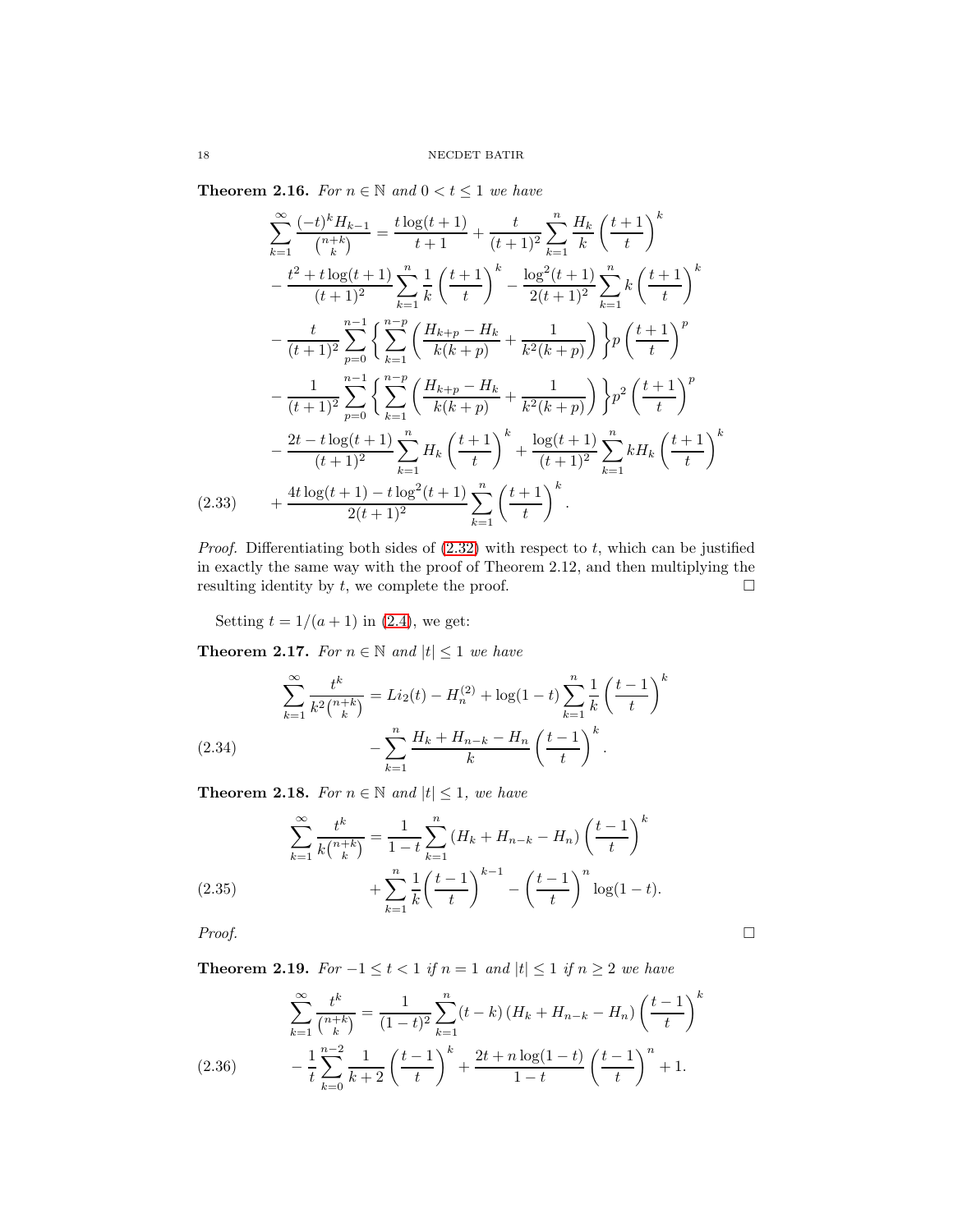*Proof.* Differentiating both sides of  $(2.35)$  with respect to t, which can be justified in exactly the same way with the proof of Theorem 2.12, and then multiplying the resulting identity by  $t$ , we complete the proof.  $\Box$ 

In the next theorem we provide a generalization of identity [\(1.11\)](#page-3-3).

**Theorem 2.20.** Let  $n \in \mathbb{N}$  and  $t \in \mathbb{R}$ , which is not a negative integer. Then

<span id="page-18-2"></span>(2.37) 
$$
\psi^{(n)}(t+1) = (-1)^{n+1} n! \sum_{k=1}^{\infty} \frac{|s(k,n)|}{k k! \binom{t+k}{k}},
$$

where  $s(n, k)$  are Stirling numbers of the first kind.

*Proof.* We assume that  $t > 0$ . Making the change of variable  $x = e^{-t}$  in [\(1.3\)](#page-0-0) yields for  $t > -1$ 

(2.38) 
$$
\psi^{(n)}(t+1) = (-1)^{n+1} \int_0^1 \frac{x^t \left( \log(1 - (1-x)) \right)^n}{1-x} dx,
$$

Using (see [\[13,](#page-24-19) pg. 351])

<span id="page-18-0"></span>
$$
(\log(1-x))^n = (-1)^n n! \sum_{k=1}^{\infty} \frac{|s(k,n)|x^k}{k!}, \quad |x| < 1,
$$

we conclude from  $(2.38)$  for  $t > 0$  and  $|x| < 1$ 

$$
\psi^{(n)}(t+1) = (-1)^{n+1} n! \int_0^1 \sum_{k=1}^\infty \frac{|s(k,n)| x^t (1-x)^{k-1}}{k!} dx
$$
  
(2.39)
$$
= (-1)^{n+1} n! \int_0^1 \sum_{k=1}^\infty \frac{|s(k,n)| (1-x)^t x^{k-1}}{k!} dx
$$

<span id="page-18-1"></span>Let  $u \in (0, 1)$ . Then for all  $x \in [0, u]$ , we have

$$
|(1-x)^{t}x^{k-1}| \le |x|^{k-1} < |u|^{k-1}.
$$

But since this is also valid for  $x = 0$  and  $x = 1$ , we have, for all  $x \in [0, 1]$ ,

$$
|(1-x)^tx^{k-1}|\leq |x|^{k-1}<|u|^{k-1}.
$$

We therefore get for all  $x \in [0, 1]$ 

$$
\sum_{k=1}^{\infty} \left| \frac{s(k,n)(1-x)^t x^{k-1}}{k!} \right| \leq \sum_{k=1}^{\infty} \frac{|s(k,n)| u^{k-1}}{k!} < \infty,
$$

since  $|u| < 1$ . So, by Weierstrass M-test the series  $\sum_{k=1}^{\infty} \frac{|s(k,n)|x^t(1-x)^{k-1}}{k!}$  $\frac{(1-x)}{k!}$  is uniformly convergent on [0, 1]. Hence, we can reverse the order of integration and summation in [\(2.39\)](#page-18-1) (see [\[35,](#page-25-2) Theorem 7.2.4, p.192]), and

(2.40) 
$$
\psi^{(n)}(t+1) = (-1)^{n+1} n! \sum_{k=1}^{\infty} \frac{|s(k,n)|}{k!} \int_0^1 x^t (1-x)^{k-1} dx.
$$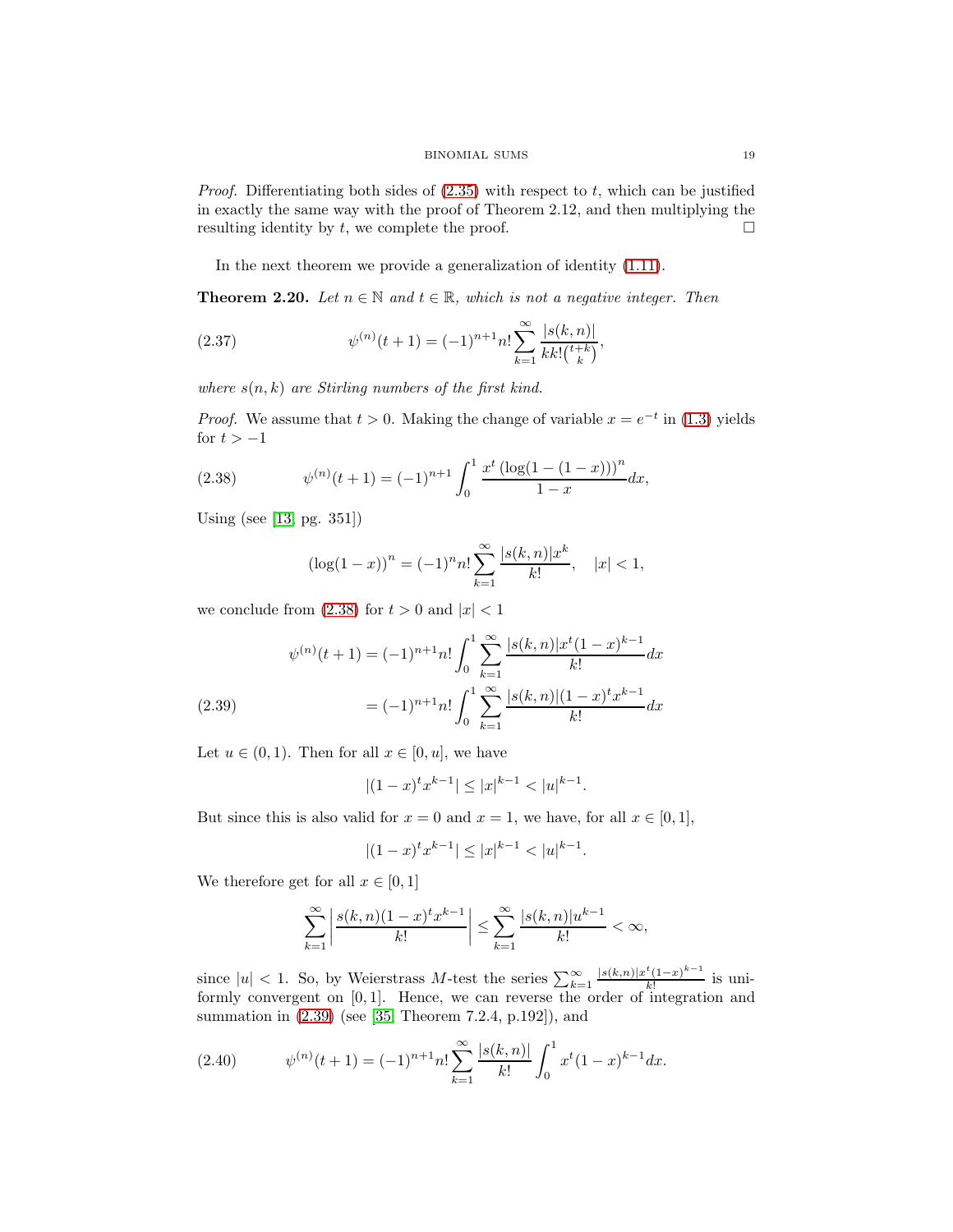Thus, by the help of [\(1.5\)](#page-1-0), we get

$$
\psi^{(n)}(t+1) = (-)^{n+1} n! \sum_{k=0}^{\infty} \frac{|s(k,n)|}{k!} B(t+1,k)
$$

$$
= (-)^{n+1} n! \sum_{k=0}^{\infty} \frac{|s(k,n)|}{k!} \frac{\Gamma(t+1)\Gamma(k)}{\Gamma(t+k+1)}
$$

$$
= (-)^{n+1} n! \sum_{k=0}^{\infty} \frac{|s(k,n)|}{k! \binom{t+k}{k}},
$$

which is the desired result for  $t > 0$ . If  $t \leq 0$ , but not an integer, making the change of variable  $y = e^t$  in [\(2.39\)](#page-18-1), we complete the proof by proceeding exactly as in the case  $t > 0$ .

Remark 2.21. Formula [\(2.37\)](#page-18-2) is a new series representation for the polygamma functions and it establishes an interesting relation between the polygamma functions and the Stirling numbers of the first kind.

# 3. applications

In this section we offer some illustrative examples based on our main results.

**Example 1.** Setting  $t = 1$  in [\(2.34\)](#page-17-1) gives for  $n \in \mathbb{N}$ 

$$
\sum_{k=1}^{\infty} \frac{1}{k^2 {n+k \choose k}} = \zeta(2) - H_n^{(2)}.
$$

**Example 2.** Setting  $t = 1$  in [\(2.28\)](#page-15-0) gives for  $n \in \mathbb{N}$ 

<span id="page-19-1"></span>
$$
\sum_{k=1}^{\infty} \frac{H_{k-1}}{k^2 {n+k \choose k}} = \zeta(3) - H_n^{(3)}.
$$

Setting  $t = 1/2$  in [\(2.28\)](#page-15-0) and using the identities (see [\[17\]](#page-24-8))

(3.1) 
$$
Li_2(1/2) = \frac{\zeta(2)}{2} - \frac{\log^2 2}{2},
$$

and

<span id="page-19-2"></span>(3.2) 
$$
Li_3(1/2) = \frac{1}{24} \left( -12\zeta(2) \log 2 + 4 \log^3 2 + 21\zeta(3) \right)
$$

we obtain for  $n\in\mathbb{N}$ 

Example 3.

$$
\sum_{k=1}^{\infty} \frac{H_{k-1}}{2^k k^2 {n+k \choose k}} = -\frac{\log^3 2}{6} + \frac{\zeta(3)}{8} - \frac{\log^2 2}{2} \sum_{k=1}^n \frac{(-1)^k}{k}
$$

$$
-\sum_{p=0}^{n-1} \left\{ \sum_{k=1}^{n-p} \left( \frac{H_{k+p} - H_k}{k(k+p)} + \frac{1}{k^2(k+p)} \right) \right\} (-1)^p - \log 2 \sum_{k=1}^n \frac{(-1)^k H_k}{k}.
$$
  
(3.3)

<span id="page-19-0"></span>For the particular value  $n = 5$  in  $(3.3)$  we get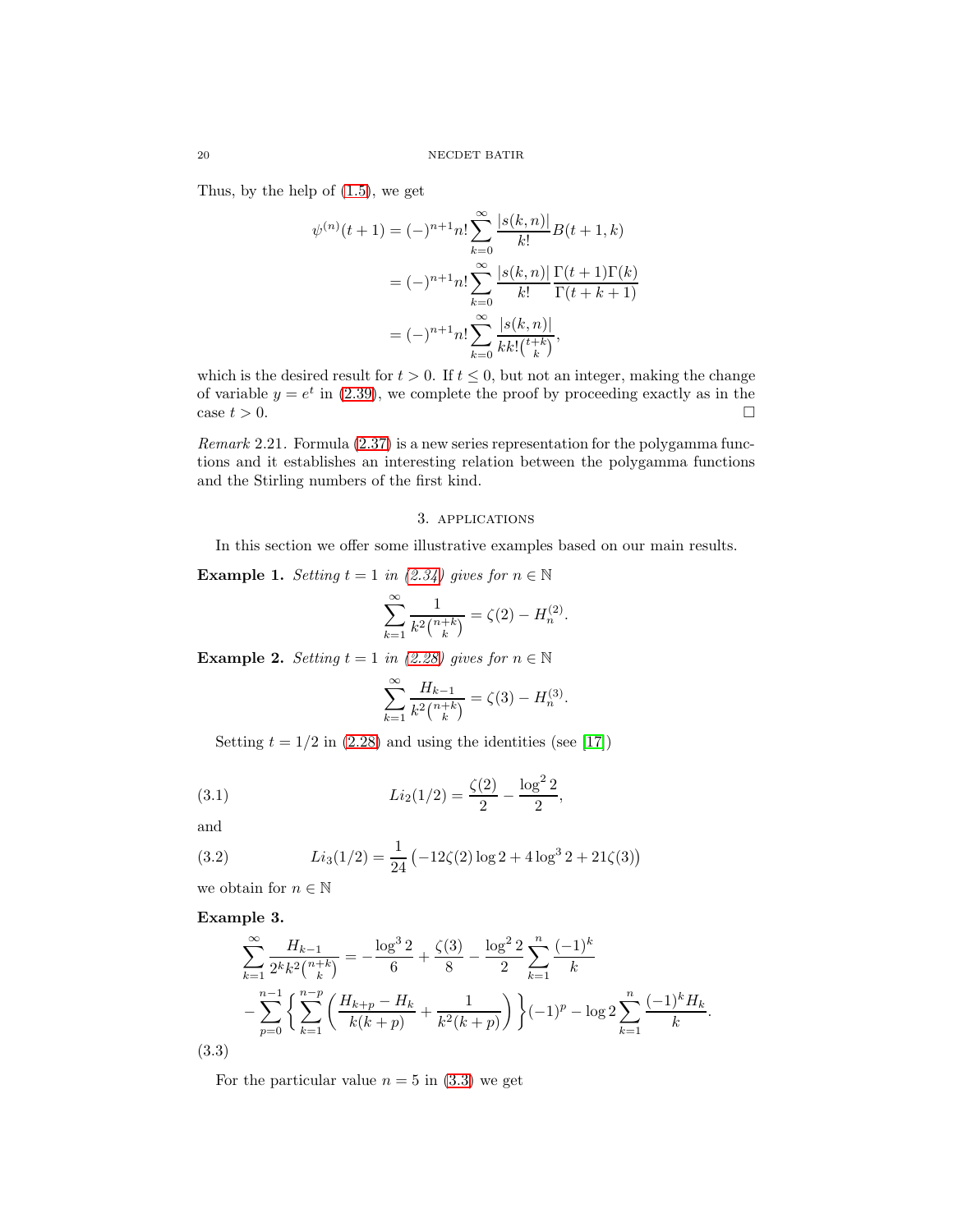Example 4.

$$
\sum_{k=1}^{\infty} \frac{H_{k-1}}{2^k k^2 {k+5 \choose k}} = \frac{\zeta(3)}{8} - \frac{\log^3 2}{6} + \frac{47 \log^2 2}{120} + \frac{2869 \log 2}{3600} - \frac{179693}{216000}
$$

If we let  $n \to \infty$  in [\(2.28\)](#page-15-0), the left-hand side of it goes to zero. Thus, we get for  $\frac{1}{2} \le t < 1$ :

**Example 5.** Let  $n$  be a positive integer. Then

$$
\sum_{p=0}^{\infty} \sum_{k=1}^{\infty} \left( \frac{H_{k+p} - H_k}{k(k+p)} + \frac{1}{k^2(k+p)} \right) \left( \frac{t-1}{t} \right)^p = \zeta(2) \log(1-t) + Li_2 \left( \frac{t-1}{t} \right) \log(1-t) - Li_3(1-t) - Li_2(t) \log(1-t) + \zeta(3) - \log t \log^2(1-t) - \frac{1}{2} \log^2 t \log(1-t).
$$

<span id="page-20-0"></span>For the particular value  $t = 1/2$  of [\(3.4\)](#page-20-0) we get

**Example 6.** Let  $n$  be a positive integer. Then

$$
\sum_{p=0}^{\infty} \sum_{k=1}^{\infty} \left( \frac{H_{k+p} - H_k}{k(k+p)} + \frac{1}{k^2(k+p)} \right) (-1)^p = \frac{5 \log^3 2}{6} + \frac{\zeta(2) \log 2}{2} - \frac{\zeta(3)}{8}.
$$

For  $n \in \mathbb{N}$  and  $t = 1$  in [\(2.29\)](#page-15-1) we get after straightforward but lengthly calculation:

**Example 7.** Let  $n$  be a positive integer. Then

<span id="page-20-1"></span>(3.5) 
$$
\sum_{k=1}^{\infty} \frac{H_{k-1}}{k {n+k \choose k}} = \frac{1}{n^2}.
$$

Dividing both sides of  $(3.5)$  by  $n^m$  and then summing the resulting equation from  $n = 1$  to  $n = \infty$ , one gets

**Example 8.** For  $m = 0, 1, 2, 3, ...$  we have

$$
\zeta(m+2) = \sum_{n=1}^{\infty} \sum_{k=1}^{\infty} \frac{H_{k-1}}{kn^m {n+k \choose k}},
$$

which is a new double series representation for the Riemann zeta function  $\zeta$ .

For  $n \in \mathbb{N}$  and  $t = 1/2$  in [\(2.29\)](#page-15-1) we get after straightforward but lengthly calculations:

**Example 9.** Let  $n$  be a positive integer. Then

$$
\sum_{k=1}^{\infty} \frac{H_{k-1}}{k2^k \binom{n+k}{k}} = \frac{\log^2 2}{2} - \log 2 \sum_{k=1}^n \frac{(-1)^k}{k} + \log^2 2 \sum_{k=1}^n (-1)^k
$$
  

$$
- \sum_{k=1}^n \frac{H_k(-1)^k}{k} + 2 \sum_{p=0}^{n-1} \left\{ \sum_{k=1}^{n-p} \left( \frac{H_{p+k} - H_k}{(p+k)k} + \frac{1}{k^2 (p+k)} \right) \right\} p(-1)^p
$$
  

$$
+ 2 \log 2 \sum_{k=1}^n H_k(-1)^k.
$$

.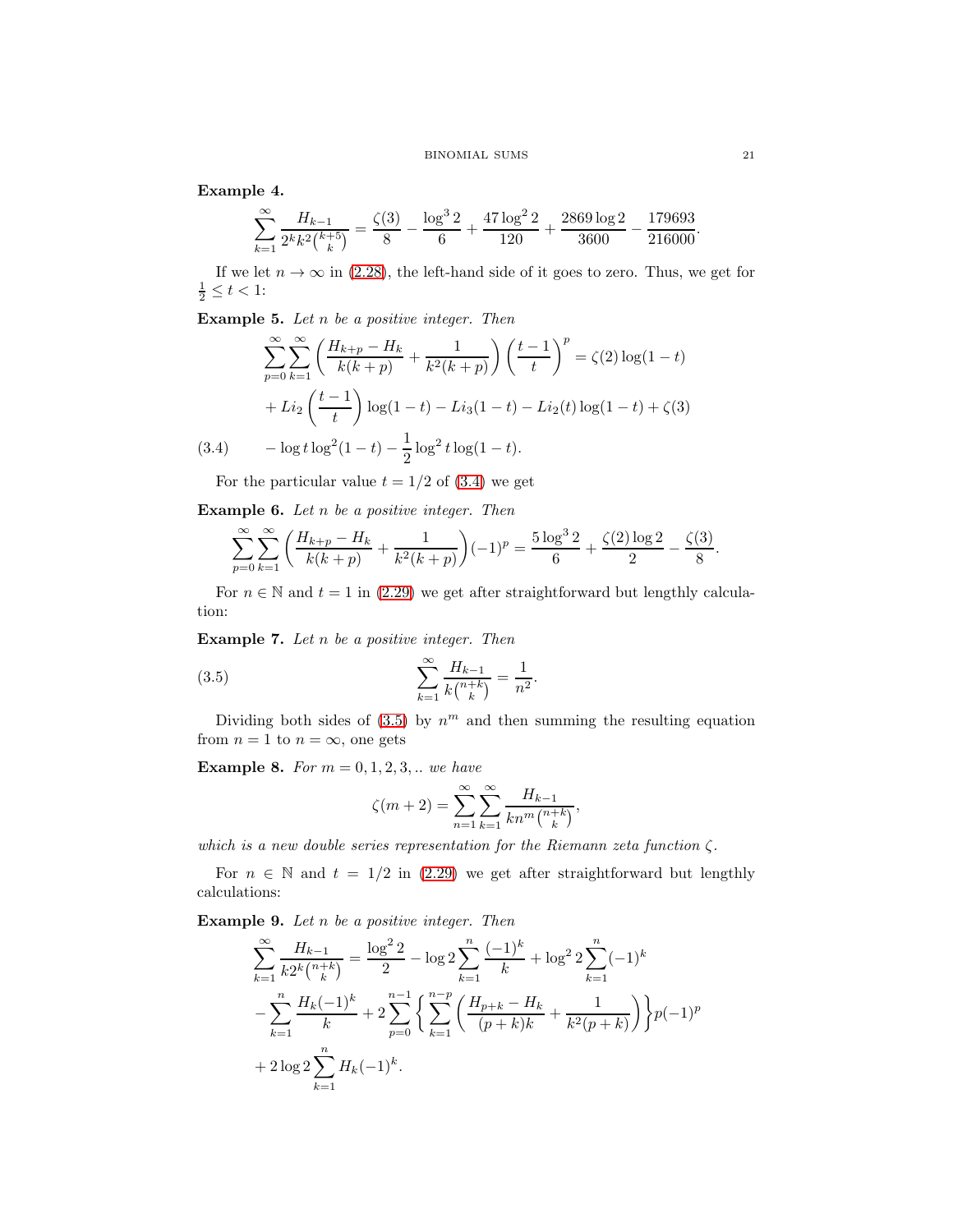For  $n \geq 2$  and  $t = 1$  in [\(2.30\)](#page-15-2) we get after straightforward but lengthly calculation:

Example 10. Let  $n$  be a positive integer. Then

$$
\sum_{k=1}^{\infty} \frac{H_{k-1}}{\binom{n+k}{k}} = \frac{2n-1}{n(n-1)^2}.
$$

Setting  $t = 1$  in [\(2.31\)](#page-16-0) and using the identities [\(3.1\)](#page-19-1) and [\(3.2\)](#page-19-2) we get for  $n \in \mathbb{N}$ 

Example 11.

$$
\sum_{k=1}^{\infty} \frac{(-1)^k H_{k-1}}{k^2 {n+k \choose k}} = \frac{\zeta(3)}{8} + \log 2 \sum_{k=1}^n \frac{H_k 2^k}{k} - \frac{\log^2 2}{2} \sum_{k=1}^n \frac{2^k}{k}
$$
\n
$$
(3.6) \qquad -\sum_{p=0}^{n-1} \left\{ \sum_{k=1}^{n-p} \left( \frac{H_{p+k} - H_k}{(p+k)k} + \frac{1}{k^2 (p+k)} \right) \right\} 2^p.
$$

<span id="page-21-0"></span>**Example 12.** For  $n = 5$  in [\(3.6\)](#page-21-0) we arrive at the following result:

$$
\sum_{k=1}^{\infty} \frac{(-1)^k H_{k-1}}{k^2 {k+5 \choose k}} = \frac{\zeta(3)}{8} - \frac{4060943}{216000} - \frac{128 \log^2 2}{15} + \frac{7388 \log 2}{225}.
$$

Example 13. For  $n \in \mathbb{N}$  and  $t = 1/2$  in [\(2.31\)](#page-16-0) we get

$$
\sum_{k=1}^{\infty} \frac{(-1)^k H_{k-1}}{k^2 2^k \binom{n+k}{k}} = -\frac{\log 2 \log^2(3/2)}{2} - \frac{\log^3(3/2)}{3}
$$

$$
- \log(3/2) Li_2(2/3) + \zeta(3) - Li_3(2/3) - \frac{\log^2(3/2)}{2} \sum_{k=1}^n \frac{3^k}{k}
$$

$$
- \sum_{p=0}^{n-1} \left\{ \sum_{k=1}^{n-p} \left( \frac{H_{p+k} - H_k}{(p+k)k} + \frac{1}{k^2(p+k)} \right) \right\} 3^p.
$$

**Example 14.** For  $n \in \mathbb{N}$  and  $t = 1$  in [\(2.32\)](#page-16-1) we find

$$
\sum_{k=1}^{\infty} \frac{(-1)^k H_{k-1}}{k {n+k \choose k}} = \frac{\log^2 2}{2} - \frac{\log 2}{2} \sum_{k=1}^n \frac{2^k}{k} + \frac{\log^2 2}{4} \sum_{k=1}^n 2^k
$$
  
+ 
$$
\frac{1}{2} \sum_{k=1}^n \frac{H_k 2^k}{k} + \frac{1}{2} \sum_{p=0}^{n-1} \left\{ \sum_{k=1}^{n-p} \left( \frac{H_{p+k} - H_k}{(p+k)k} + \frac{1}{k^2 (p+k)} \right) \right\} p 2^p
$$
  
(3.7) 
$$
- \frac{\log 2}{2} \sum_{k=1}^n H_k 2^k.
$$

<span id="page-21-1"></span>Example 15. Setting  $n = 5$  in [\(3.7\)](#page-21-1)

$$
\sum_{k=1}^{\infty} \frac{(-1)^k H_{k-1}}{k {k+5 \choose k}} = 16 \log^2 2 - \frac{1096 \log 2}{15} + \frac{77357}{1800}.
$$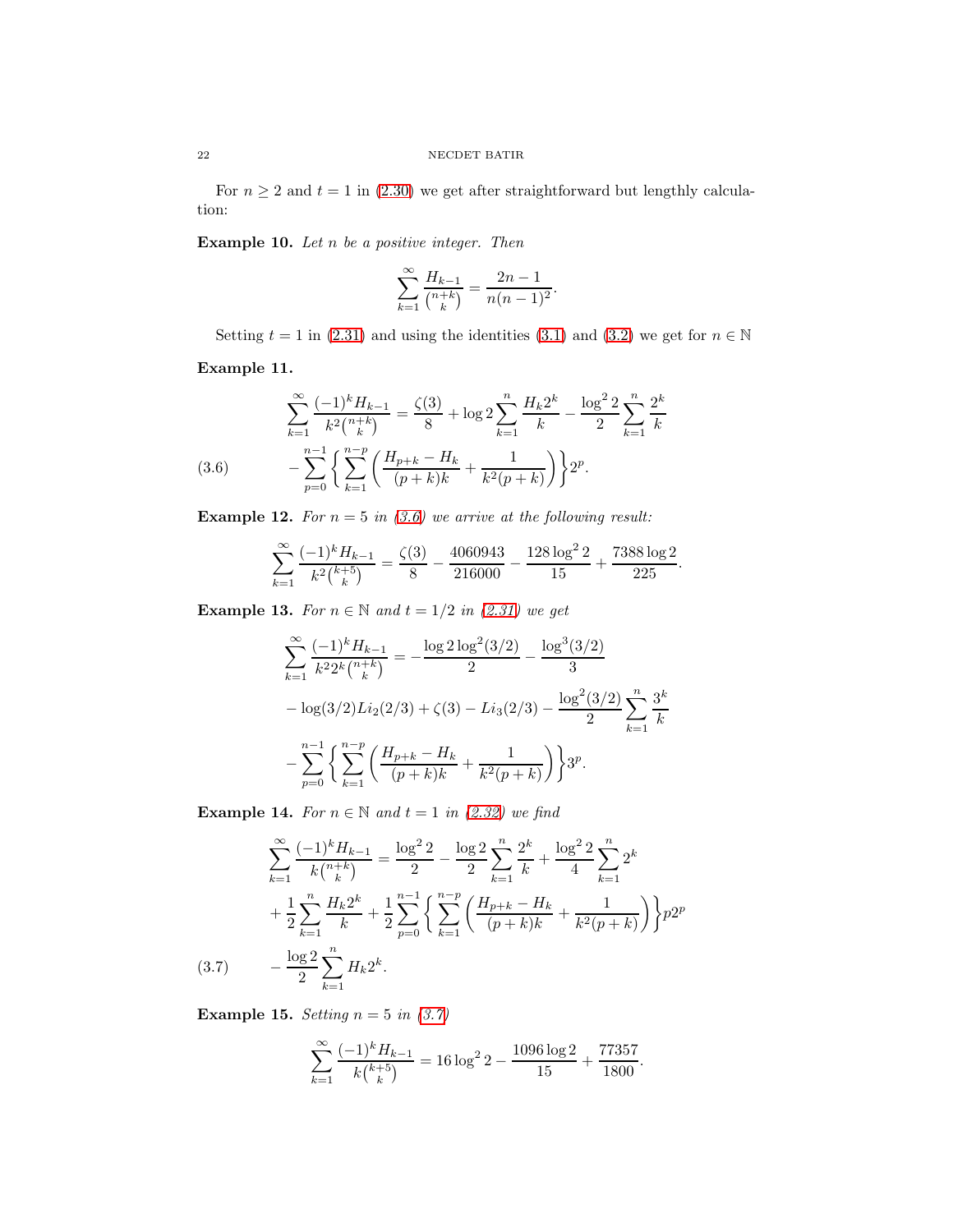**Example 16.** For  $n \in \mathbb{N}$  and  $t = 1/2$  in [\(2.32\)](#page-16-1) we obtain

$$
\sum_{k=1}^{\infty} \frac{(-1)^k H_{k-1}}{k2^k {n+k \choose k}} = \frac{\log^2(3/2)}{2} + \frac{1}{3} \sum_{k=1}^n \frac{H_k 3^k}{k}
$$
  

$$
- \frac{\log(3/2)}{3} \sum_{k=1}^n \frac{3^k}{k} + \frac{\log^2(3/2)}{3} \sum_{k=1}^n 3^k - \frac{2 \log(3/2)}{3} \sum_{k=1}^n H_k 3^k
$$
  

$$
+ \frac{2}{3} \sum_{p=0}^{n-1} \left\{ \sum_{k=1}^{n-p} \left( \frac{H_{p+k} - H_k}{(p+k)k} + \frac{1}{k^2(p+k)} \right) \right\} 3^p.
$$

Example 17. For  $n \in \mathbb{N}$  and  $t = 1$  in [\(2.33\)](#page-17-2) we get

$$
\sum_{k=1}^{\infty} \frac{(-1)^k H_{k-1}}{\binom{n+k}{k}} = \frac{1}{4} \sum_{k=1}^n \frac{H_k 2^k}{k} - \frac{1 + \log 2}{4} \sum_{k=1}^n \frac{2^k}{k} - \frac{\log^2 2}{8} \sum_{k=1}^n k 2^k
$$
  
+ 
$$
\frac{\log 2}{2} - \frac{1}{4} \sum_{p=1}^{n-1} \left\{ \sum_{k=1}^{n-p} \left( \frac{H_{p+k} - H_k}{(p+k)k} + \frac{1}{k^2 (p+k)} \right) \right\} (p+p^2) 2^p
$$
  
- 
$$
\frac{2 - \log 2}{4} \sum_{k=1}^n H_k 2^k + \frac{\log 2}{4} \sum_{k=1}^n k H_k 2^k + \frac{4 \log 2 - \log^2 2}{8} \sum_{k=1}^n 2^k.
$$

**Example 18.** For  $n = 2, 3, 4, ...$  and  $t = 1$  in [\(2.29\)](#page-15-1) and [\(2.30\)](#page-15-2) we get, respectively

$$
\sum_{k=1}^{\infty} \frac{1}{k {n+k \choose k}} = \frac{1}{n} \quad and \quad \sum_{k=1}^{\infty} \frac{1}{n+k \choose k} = \frac{1}{n-1}
$$

Example 19. For  $n \in \mathbb{N}$  and  $t = -1$  in [\(2.35\)](#page-17-0) we get

$$
\sum_{k=1}^{\infty} \frac{(-1)^k}{k {n+k \choose k}} = \frac{1}{2} \sum_{k=1}^{n} \{H_k + H_{n-k} - H_n\} 2^k + \sum_{k=1}^{n} \frac{2^{k-1}}{k} - 2^n \log 2.
$$

Example 20. For  $n \in \mathbb{N}$  and  $t = -1$  in [\(2.36\)](#page-17-3) we get

$$
\sum_{k=1}^{\infty} \frac{(-1)^k}{\binom{n+k}{k}} = -\frac{1}{4} \sum_{k=1}^n (k+1) \left( H_k + H_{n-k} - H_n \right) 2^k + \sum_{k=0}^{n-2} \frac{2^k}{k+2} + (n \log 2 - 2) 2^{n-1} + 1.
$$

*Remark* 3.1. Using the simple relation  $H_k = H_{k-1} + \frac{1}{k}$ , and Theorems 2.11-2.19 it is possible to give closed form identities for the sums

$$
\sum_{k=1}^{\infty} \frac{H_k t^k}{k^p \binom{n+k}{k}}
$$

for  $p = 0$  and 1,  $n \in \mathbb{N}$ , and  $|t| \leq 1$ .

**Example 21.** For  $n = 2$  and  $t = 0$  in [\(2.38\)](#page-18-0), we have by [\(1.3\)](#page-0-0) and [\(1.4\)](#page-1-2)

$$
\zeta(3) = \sum_{k=1}^{\infty} \frac{H_{k-1}}{k^2}.
$$

Remark 3.2. This identity was discovered by Euler and has a long history; see [\[6,](#page-24-20) p. 252], and also [\[8\]](#page-24-21).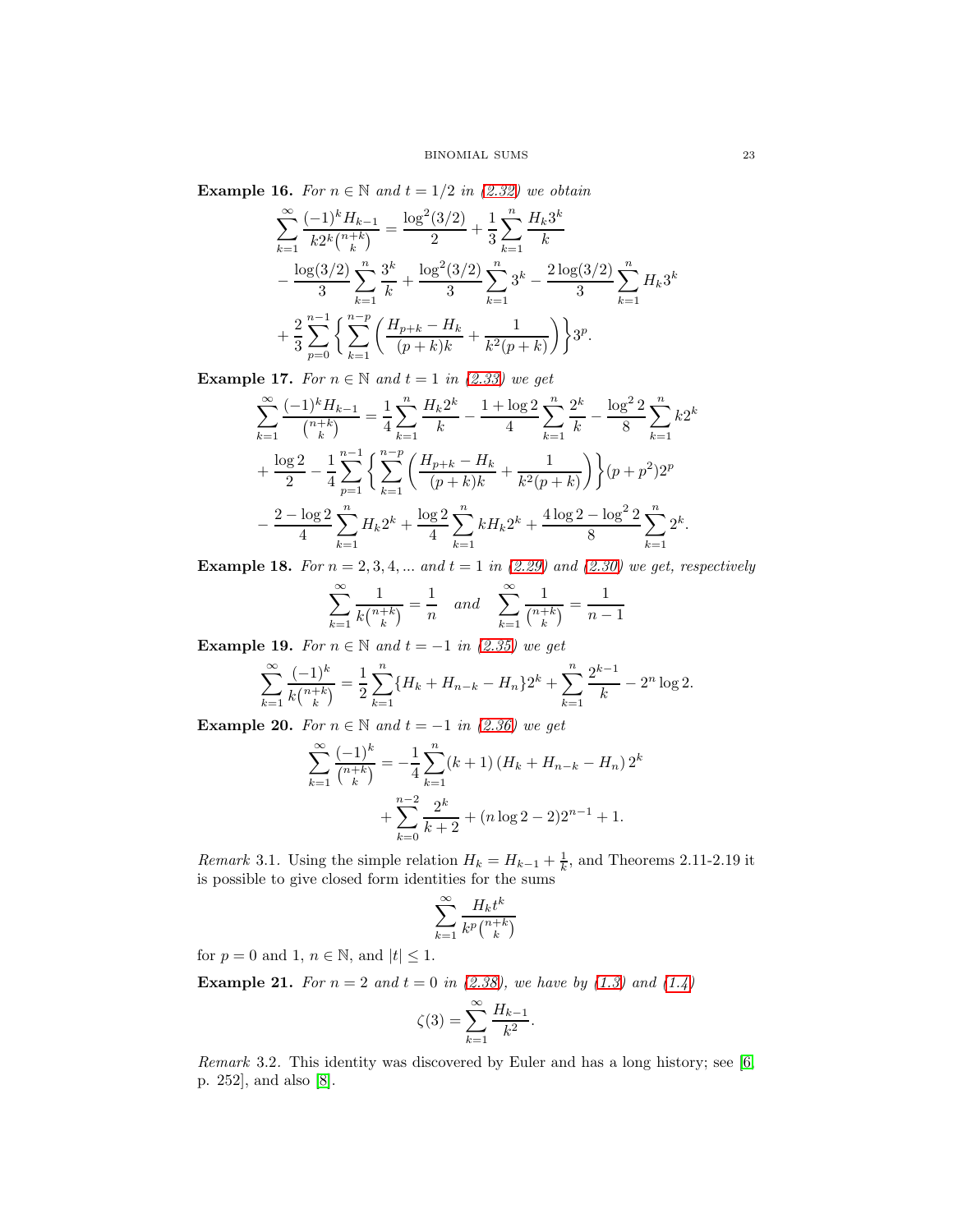**Example 22.** For  $n = 1$  and  $t = 1/2$  in [\(2.37\)](#page-18-2), we have by [\(1.1\)](#page-0-1) and [\(1.6\)](#page-1-1)

$$
\zeta(2) = \frac{4}{3} + \frac{1}{3} \sum_{k=1}^{\infty} \frac{4^k}{k^2 (2k+1) \binom{2k}{k}}.
$$

**Example 23.** For  $n = 1$  and  $t = -1/2$  in [\(2.37\)](#page-18-2), we have by [\(1.3\)](#page-0-0) and [\(1.4\)](#page-1-2)

$$
\zeta(2) = \frac{1}{3} \sum_{k=1}^{\infty} \frac{4^k}{k^2 {2k \choose k}}.
$$

**Example 24.** For  $n = 2$  and  $t = -1/2$  in [\(2.37\)](#page-18-2), we have by [\(1.1\)](#page-0-1) and [\(1.6\)](#page-1-1)

$$
\zeta(3) = \frac{1}{7} \sum_{k=1}^{\infty} \frac{H_{k-1} 4^k}{k^2 {2k \choose k}},
$$

which is a new series representation for the Apèry constant  $\zeta(3)$ .

**Example 25.** For  $n = 2$  and  $t = 1/2$  in [\(2.37\)](#page-18-2), we have by [\(1.1\)](#page-0-1) and [\(1.6\)](#page-1-1)

$$
\zeta(3) = \frac{8}{7} + \frac{1}{7} \sum_{k=1}^{\infty} \frac{H_{k-1}4^k}{k^2(2k+1)\binom{2k}{k}}.
$$

**Example 26.** For  $n = 3$  and  $t = -1/2$  in [\(2.37\)](#page-18-2), we have by [\(1.1\)](#page-0-1) and [\(1.6\)](#page-1-1)

$$
\zeta(4) = \frac{1}{30} \sum_{k=1}^{\infty} \frac{\left(H_{k-1}^2 - H_{k-1}^{(2)}\right) 4^k}{k^2 {2k \choose k}}.
$$

**Example 27.** For  $n = 3$  and  $t = 0$  in [\(2.37\)](#page-18-2), we have by [\(1.3\)](#page-0-0) and [\(1.4\)](#page-1-2)

$$
\zeta(4) = \frac{1}{2} \sum_{k=1}^{\infty} \frac{H_{k-1}^2 - H_{k-1}^{(2)}}{k^2}.
$$

**Example 28.** For  $n = 3$  and  $t = 1/2$  in [\(2.37\)](#page-18-2), we have by [\(1.1\)](#page-0-1) and [\(1.6\)](#page-1-1)

$$
\zeta(4) = \frac{16}{15} + \frac{1}{30} \sum_{k=1}^{\infty} \frac{\left(H_{k-1}^{2} - H_{k-1}^{(2)}\right) 4^{k}}{k^{2} (2k+1) \binom{2k}{k}}.
$$

**Example 29.** For  $n = 4$  and  $t = 0$  in [\(2.37\)](#page-18-2), we have by [\(1.3\)](#page-0-0) and [\(1.4\)](#page-1-2)

$$
\zeta(5) = \frac{1}{6} \sum_{k=1}^{\infty} \frac{H_{k-1}^3 - 3H_{k-1}H_{k-1}^{(2)} + 2H_{k-1}^{(3)}}{k^2}.
$$

**Example 30.** For  $n = 4$  and  $t = -1/2$  in [\(2.37\)](#page-18-2), we have by [\(1.1\)](#page-0-1) and [\(1.6\)](#page-1-1)

$$
\zeta(5) = \frac{1}{186} \sum_{k=1}^{\infty} \frac{\left(H_{k-1}^3 - 3H_{k-1}H_{k-1}^{(2)} + 2H_{k-1}^{(3)}\right)4^k}{k^2 {2k \choose k}}.
$$

Remark 3.3. Examples 21, 27 and 29 are not new and they can be deduced from formula [\(1.11\)](#page-3-3), but it seems to us that Examples 22-26, 28 and 30 are new.

Acknowledgments. We are grateful to the anonymous referees for their constructive suggestions.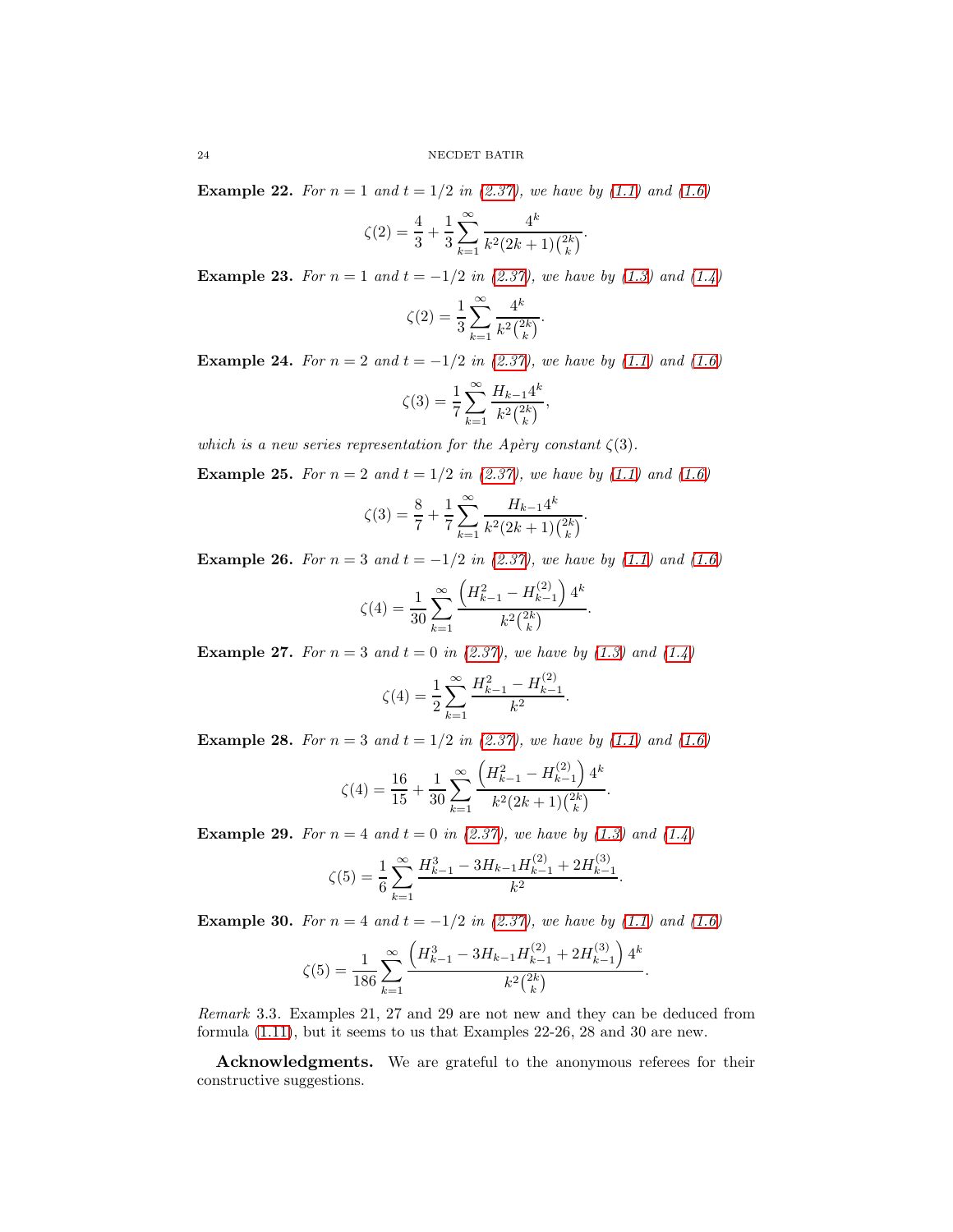#### BINOMIAL SUMS 25

#### **REFERENCES**

- <span id="page-24-14"></span>1. V. Adamchik, On Stirling numbers and Euler sums, J. Comput. Appl. Math., 79(1997), 119– 130.
- 2. H. Alzer, A fundamental inequality for the polygamma functions, Bull. Austral. Math. Soc 72, 2005, 455–459.
- <span id="page-24-18"></span>3. S. Amghibech, On sums involving binomial coefficients., J. Integer Sequences, 10 (2007), Article 07.2.1.
- <span id="page-24-16"></span>4. M. R. Andrew, Sums of the inverses of binomial coefficients., Fib. Quart. 19 (1981), 433-437.
- <span id="page-24-20"></span>5. N. Batir, Remarks on Vălean's master theorem of series, J. Class. Anal.,  $1(23)$ ,  $2018$ ,  $79-82$ .
- <span id="page-24-15"></span>6. B. C. Bendt, Ramanujan's Notebooks, Part I, Springer-Verlag, Heidelberg, 1985.
- 7. I. V. Blagouchine, Two series expansions for the logarithm of the gamma function involving Stirling numbers and containing only rational coefficients for certain arguments related to  $\pi^{-1}$ , J. Math. Anal., 442, 2016, 404–434.
- <span id="page-24-21"></span>8. W.E. Briggs, S. Chowle, A.J. Kempner and W.E. Mientka, On some infinite series, Scripta Math., 21(1955), 28–30.
- <span id="page-24-5"></span><span id="page-24-4"></span>9. L. Comtet, Advanced Combinatorics, R. Reidel Publishing Company, 1974.
- 10. M. C. Dağlı, Closed formulas and determinental expressions for higher-order Bernoulli and Euler polynomials in terms of Stirling numbers, Rev. R. Acad. Cienc. Exactas Fis. Nat. Ses. A Mat. RACSAM 115(1) 2021, Paper No. 32.
- <span id="page-24-17"></span>11. P. J. De Doelder, On some series containing  $\psi(x) - \psi(y)$  and  $(\psi(x) - \psi(y))^2$  for certain values of x and y, J. Comput. Appl. Math., 37 (1991), 125–141.
- <span id="page-24-19"></span><span id="page-24-1"></span>12. P. Duren, Invitation to Classical Analysis, Amer. Math. Soc., 2012.
- 13. R. L. Graham, D. E. Knuth, and O. Patashnik, Concrete Mathematics, 2nd Ed., Addison-Wesley, New York, 1994.
- <span id="page-24-6"></span>14. D. Gun and Y. Şimşek, Some new identities and inequalities for Bernoulli polynomials and numbers of higher order related to the Stirling and Catalan numbers, Rev. R. Acad. Cienc. Exactas Fis. Nat. Ses. A Mat. RACSAM 114(4) 2020, Paper No. 167.
- 15. M. Hassani and S. Rahimpour, L-summing method, RGMIA, Research Report Collection, 7 (4), 2004, Article 10.
- <span id="page-24-12"></span><span id="page-24-8"></span>16. C. Jordan, The Calculus of Finite Differences, Chelsa Publishing Company, USA, 1947.
- <span id="page-24-7"></span>17. L. Lewin, Polylogarithms and Associated Functions, Elsevier, 1981.
- 18. T. Kim, D. S. Kim, Extended Stirling numbers of the first kind associated with Daehee numbers and polynomials, Rev. R. Acad. Cienc. Exactas Fis. Nat. Ses. A Mat. RACSAM 113(2) 2019, 1159–1171.
- <span id="page-24-0"></span>19. H. Sato, On a relation between the Riemann zeta function and the Stirling numbers, Integers, 2008, #A53.
- <span id="page-24-13"></span>20. L. C. Shen, Remarks on some integrals and series involving the Stirling numbers and  $\zeta(n)$ , Trans. Amer. Math. Soc., 4(347), 1995, 1391–1399.
- <span id="page-24-11"></span>21. A. Sofo, New families of alternating harmonic number sums, Tbilisi Math. J., 8(2),2005, 195– 209.
- 22. A. Sofo, Identities for alternating inverse squared binomial and harmonic number sums, Mediterr. J. Math., 13(2006), 1407–1418.
- <span id="page-24-10"></span><span id="page-24-9"></span>23. A. Sofo, Quadratic harmonic number sums, J. Number Theory, 154(2015), 144-159.
- 24. A. Sofo, Harmonic numbers and double binomial coefficients, Integral Transforms Spec. Funct., 20(11), 2009, 847–857.
- 25. A. Sofo, Harmonic number sums in closed form, Math. Commun., 16(2011), 335–345.
- 26. A. Sofo, Summation formulas involving harmonic numbers, Analysis Mathematica, 37(2011), 51-54.
- <span id="page-24-3"></span>27. A. Sofo, Second order alternating harmonic number sums, Filomat, 30(13), 2016, 3551–3524.
- 28. A. Sofo, harmonic numbers of order two, Miscolc. Math. Notes, 13(2012), no.2, 499–514.
- 29. A. Sofo, and H. M. Srivastava, A family of shifted harmonic sums, Ramanujan J., 37(2015), 89–108.
- 30. A. Sofo, Closed form representations of harmonic numbers, Hacet. J. Math. Statis., 39(2), 2010, 255–263.
- <span id="page-24-2"></span>31. A. Sofo, General properties involving reciprocals of binomial coefficients, J. Integer Sequences, 9(2006), Article 06.4.5.